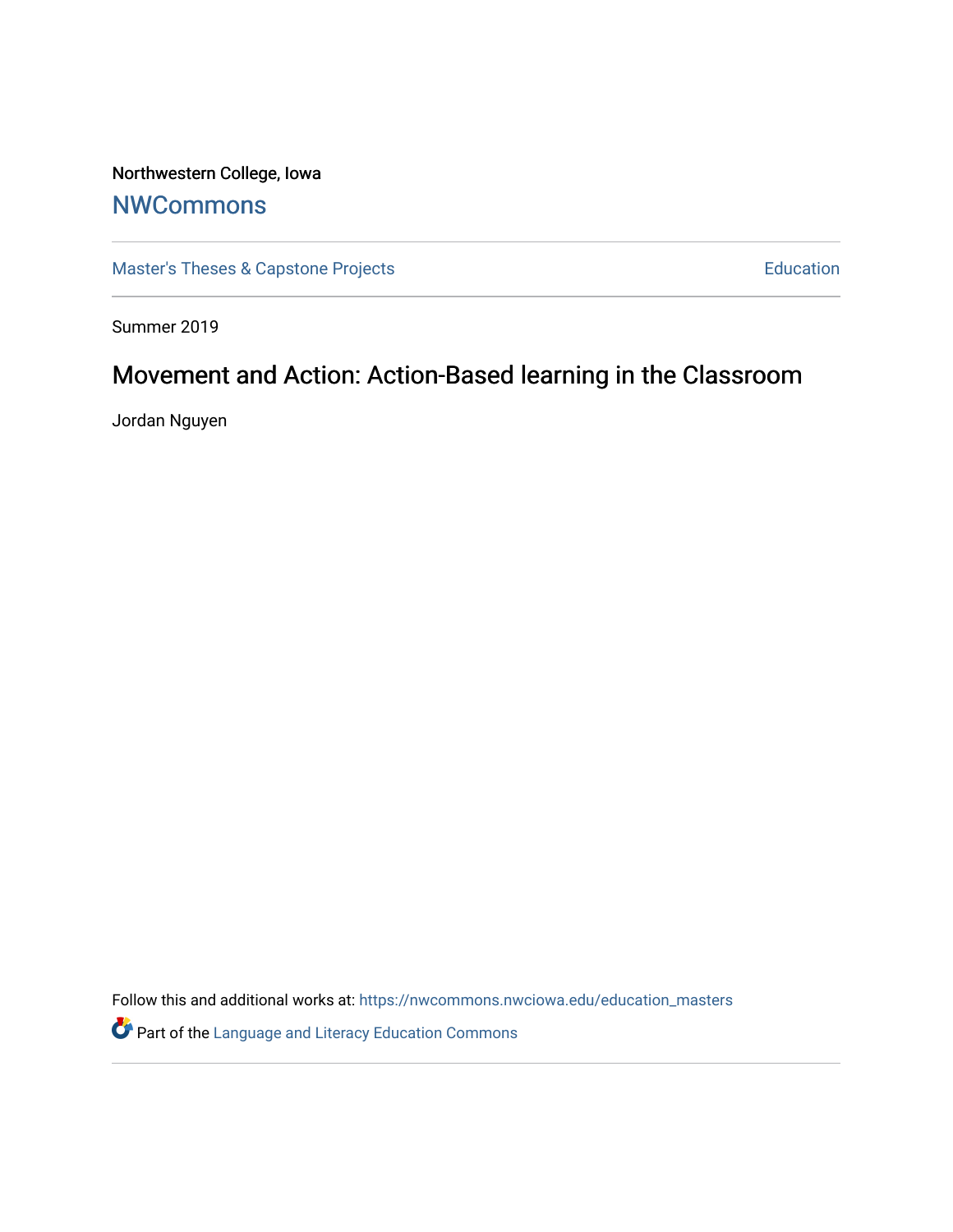Movement and Action: Action-Based learning in the Classroom

Jordan Nguyen

Northwestern College

A Literature Review Presented

in Partial Fulfillment of the Requirements

For the Degree of Master of Education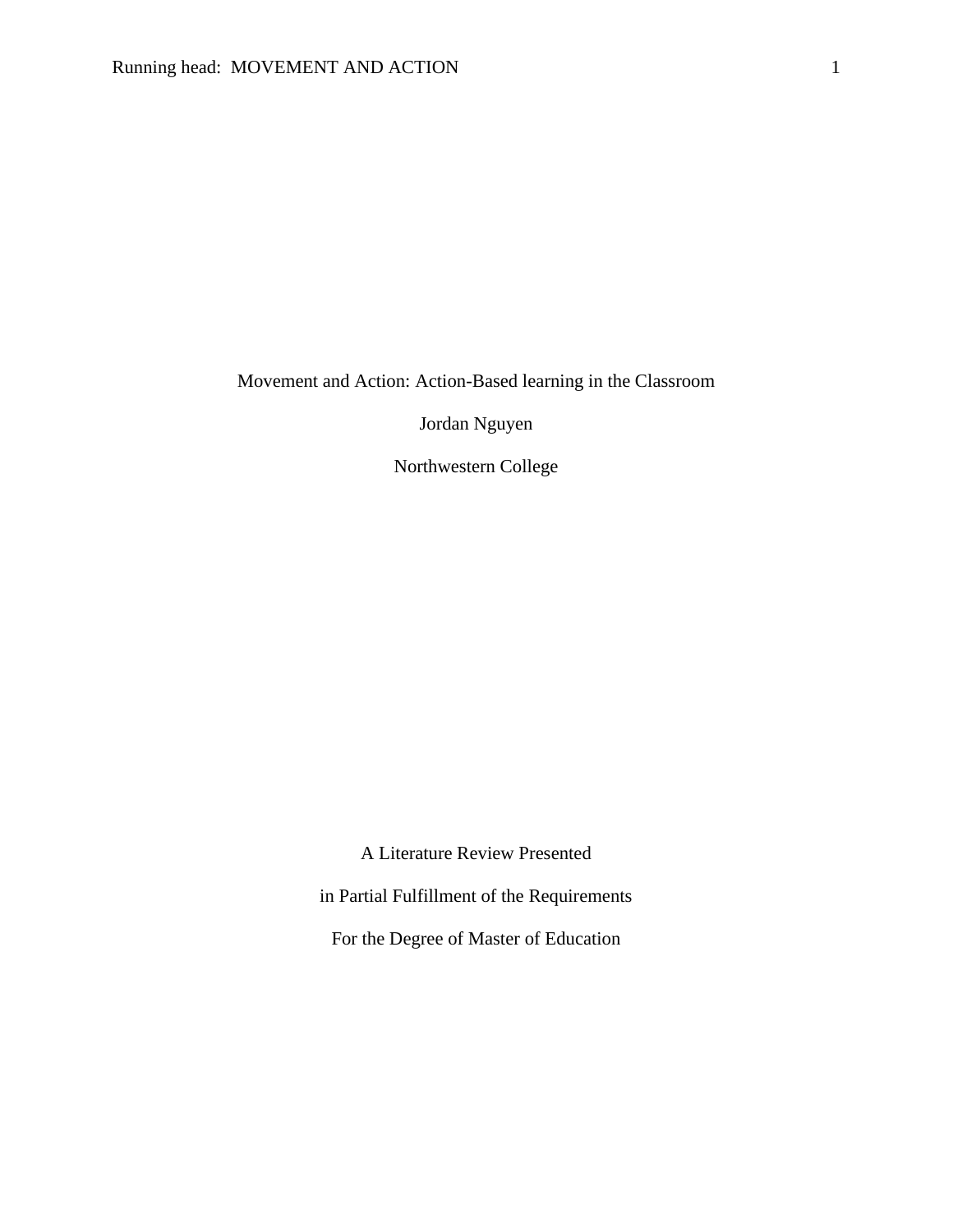### Table of Contents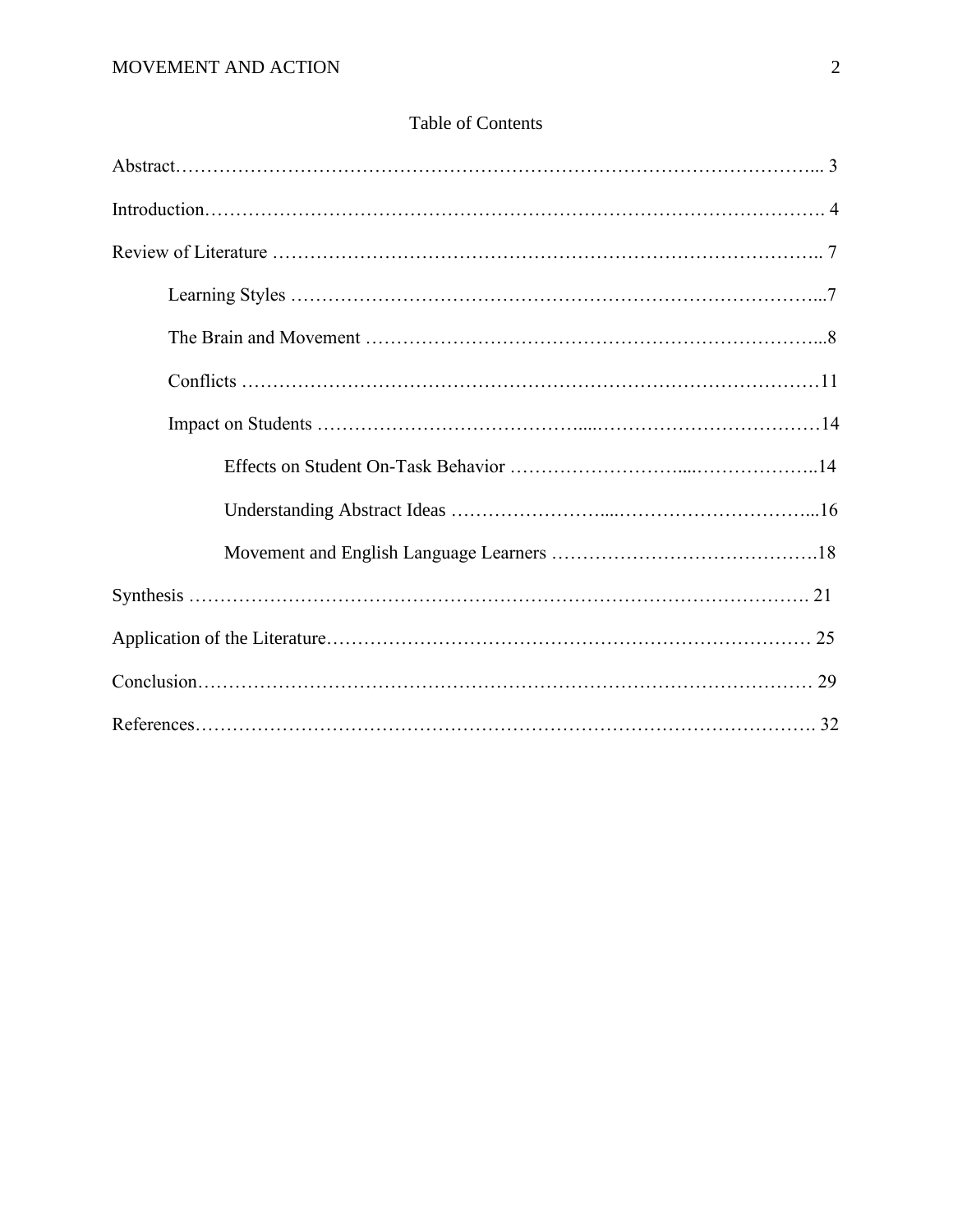#### Abstract

The purpose of this literature review is to explain what action-based learning is, how does actionbased-learning fit within the classroom, and what are the effects it has on English Language learners and students who are placed in academic support programs in the classroom. The hope of this literature review is to gain more knowledge about what is action-based learning and to gain insight on how educators can effectively implement action-based learning within their classrooms. After analyzing the literature on this topic, the results of the analysis determined the effectiveness of action-based learning within the classroom on English Language Learners and students who are placed in academic support programs by increasing their on-task behavior, understanding abstract ideas, and improving English Language Learners acquisition to English.

Key Words: Action-based learning, brain-based learning, English Language Learners, ELL, movement, action, achievement, on-task behavior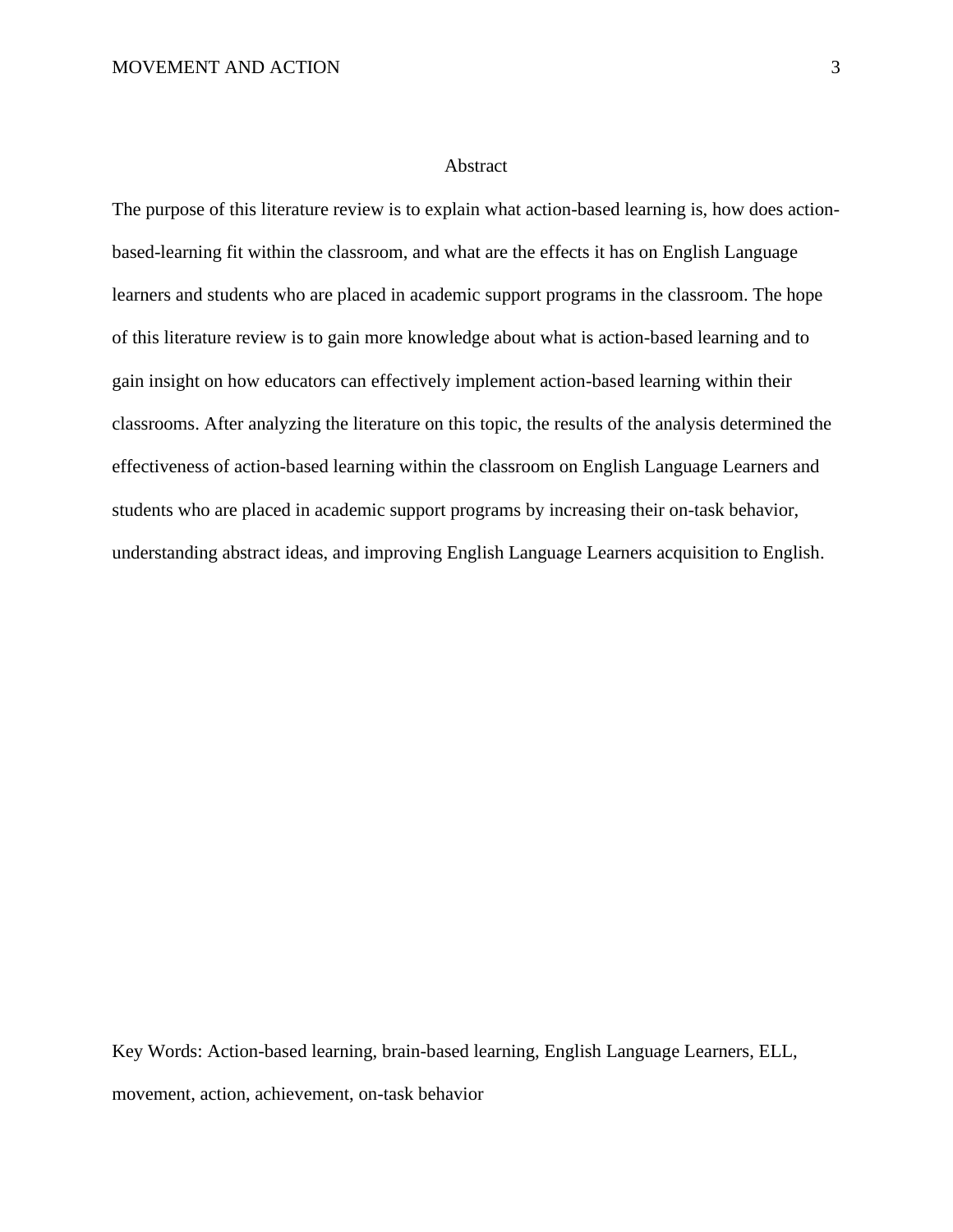Movement and Action: Brain-Based Learning and Action-Based Learning in the Classroom

There seems to be a drive for early education teachers to incorporate play into their curriculum due to the emotional, social, and academic development that goes on through play. As students get older and as they enter into higher grade levels each year, movement becomes less and less seen within the classroom (Hall, 2007). Students are asked to sit in their seats longer and longer. In some states, there are schools that have taken away or reduced the amount of physical education classes students get due to the high demands of standardized testing of core standards or due to the lack of funding and budget cuts throughout a district (Hall, 2007). Due to the lack of movement, students begin to lose focus, tend to become more disruptive in class, and have an increase of health problems that evolve such as obesity and the development of type II diabetes (Hall, 2007).

Research has been conducted that suggest that students need movement in order to learn programs (Chisholm & Spencer, 217; Hall, 20017). Research suggests that when educators add movement into their lessons, activities, transitions, and in their classroom in the form of brainbreaks, students are able to focus more and are able to show academic growth, especially those students who are English Language Learners (ELLs) and students who are in high needs academic support (Block et al., 2008; Chisholm, & Spencer, 2017; Hall, 2007; Hwang et al., 2014; Lombardi, 2008; Mahar et al., 2006). According to Chisholm and Spencer (2017), active learning can lead to improved and longer lasting learning outcomes as well as improved psychological outcomes of the students that are in a classroom with an educator who supports the movement and learning going on within the classroom. Understanding where this idea comes from can help educators better understand the need to incorporate brain-based learning and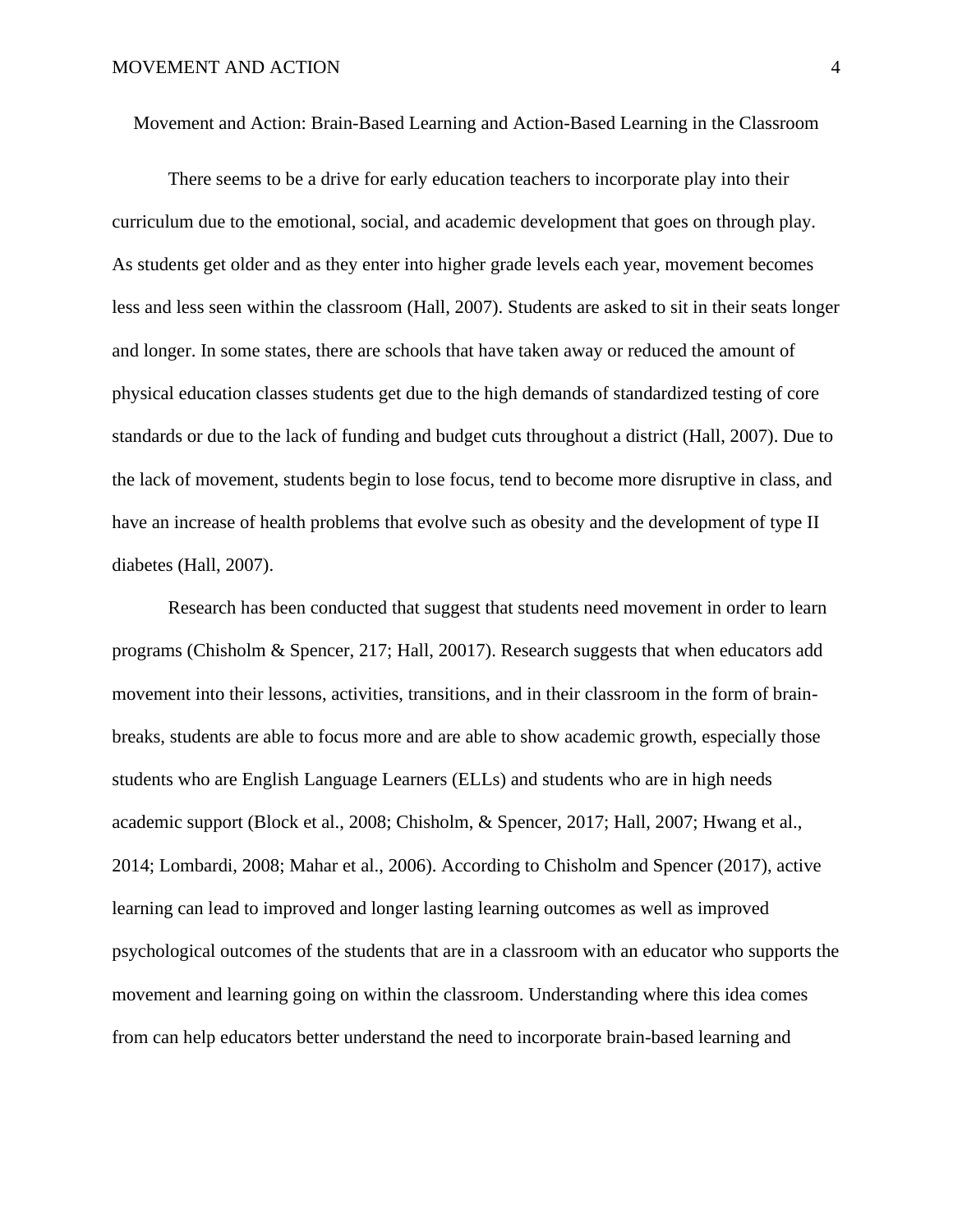action-based learning within their classrooms to better meet the academic needs of their academic support students and their English Language Learners.

Movement in the classroom comes from the idea of brain-based learning. Brain-based learning is the idea that we use our brains, movement, visual, and auditory senses when we are learning to connect new ideas with older ideas or content previously learned within the classroom (Kaufman et al., 2008; Lombardi, 2008). This then stems off to kinesthetic learning activities or in other words action-based learning, which involves adding movements in the dayto-day life of the classroom such as in lessons, activities, and transitions that students have learned to expect in a regular school day (Chisholm & Spencer, 2017; Lombardi, 2008). It is the way to promote new knowledge through movement of the body (Chisholm & Spencer, 2017). When educators are using a variety of kinesthetic, visual, and auditory strategies along with diverse teaching approaches, educators can tap into the best part of the brain that is compatible to learning and providing new ways of reaching the majority of their students and their learning within the classroom (Lombardi, 2008).

Movement is critical for students as they are learning new content. This works by students moving their bodies for either breaks between lessons, for example brain breaks, or students moving their bodies as a form of remembering a vocabulary word (running in place when learning the word *run*) (Block et al., 2008; Chisholm & Spencer, 2017; Hwang et al., 2014; Lombardi, 2008). Students will begin to develop new neurons that connect the different parts of the brain which help send messages throughout the brain and body. This literature review goes in depth about action-based learning in education and the positive effects it has on student learning. This review will describe how movement can increase students' on-task behavior; improve English Language Learners acquisition of a new language, and how the brain is a critical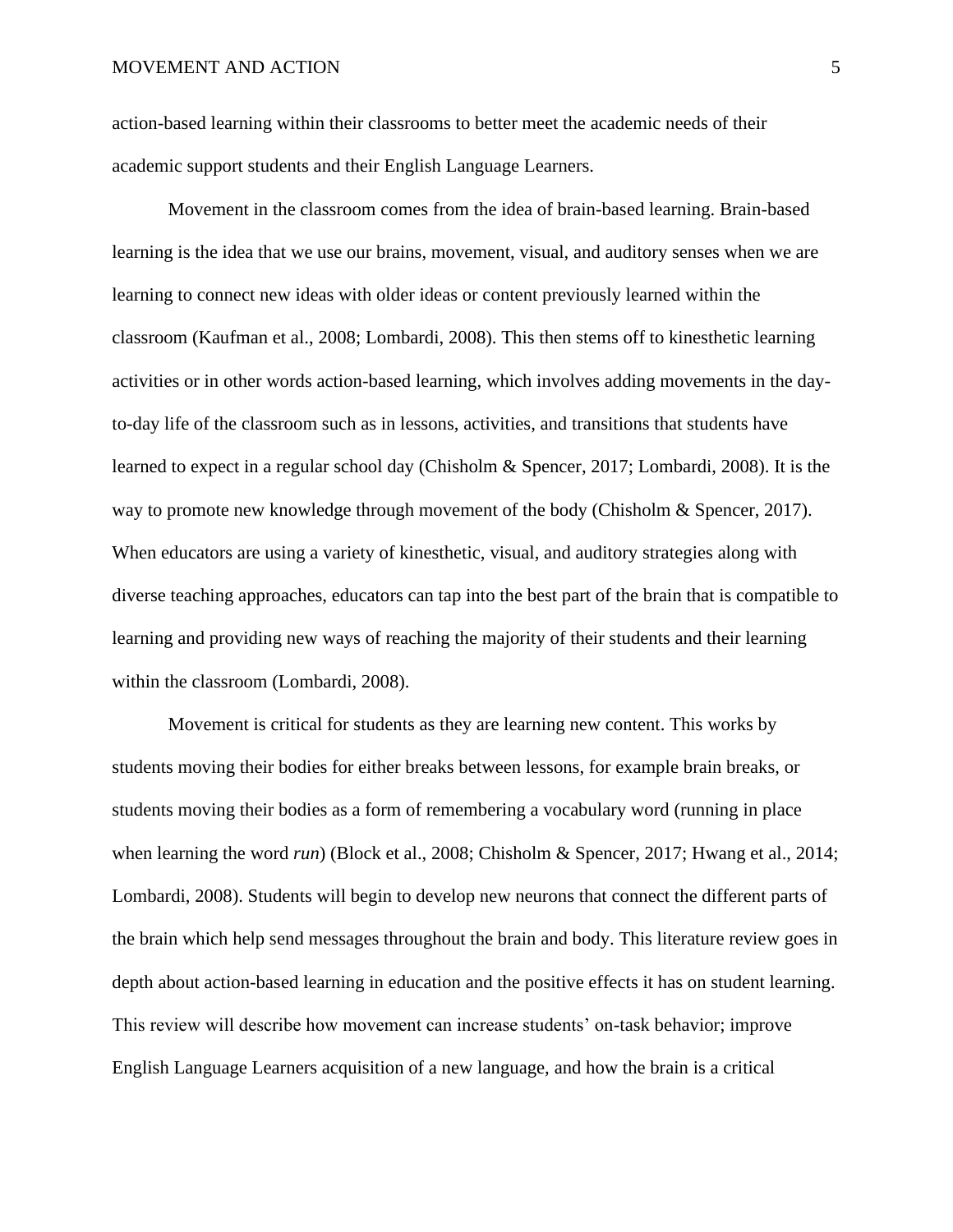component of action-based learning. This literature review will also look at how teachers can incorporate action-based learning within their classrooms to help increase students' academic achievement as well as students' focus and on on-task behavior.

Educators cannot afford to teach one way all the time but to teach to the differences of their students and the way they prefer to be taught, whether it is through visuals, movement, interactions with others, not just sitting down taking notes and absorbing what it is they need to learn (Lombardi, 2008; Muniandy & Shuib, 2016). Learning is action. Students are diverse and do not fit into a cookie-cutter mold. Their needs and the way they learn are also diverse and no one way fits all. Educators need to learn other ways to reach the diverse needs of students. Action-based learning will allow educators to reach the diverse needs of students within their classroom.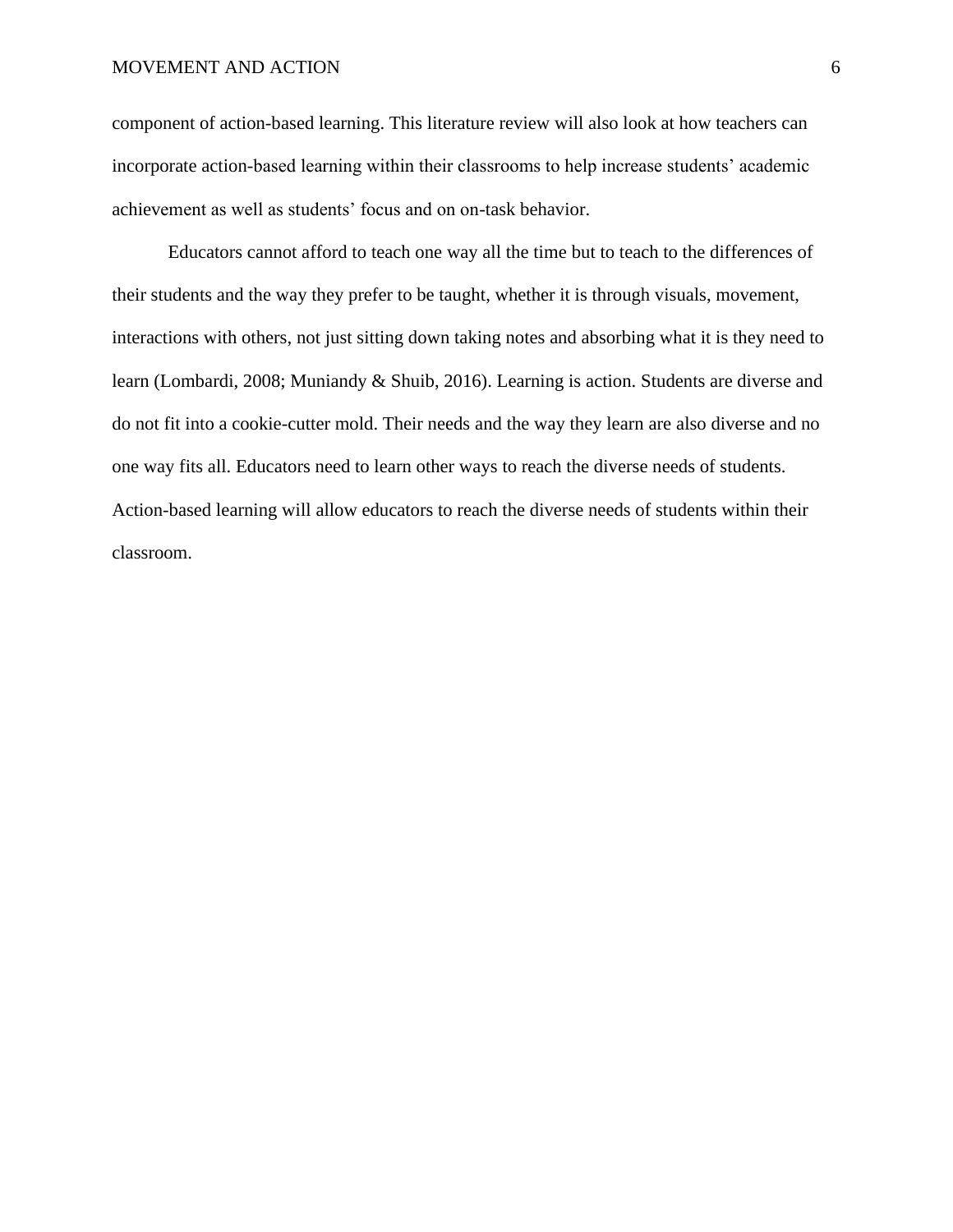#### **Review of the Literature**

#### **Learning Styles**

Gardner's research explains that there are eight intelligences: linguistic, logical, spatial, musical, kinesthetic, interpersonal, intrapersonal, and naturalistic intelligence (Brown, 2005; Gardner & McConaghy, 2000). According to Gardner's theory of intelligence, students learn in different ways, not just one. Some students are more visual (spatial) learners, some are more logical, and some are more kinesthetic (movement or touch) learners. Some students can have more than one preference for learning. For example, spatial and kinesthetic or musical and logical. When educators incorporate learning with movement through brain-based learning and action-based learning they are having more students connect their learning. Teachers are reaching more students within their classrooms by using this type of learning style (Hall, 2007).

Teachers need to keep in mind that traditional teaching of memorizing knowledge, teacher-dominated, textbooks, lectures, and assessments based on quantitative data for learning is not the way to go and that students learn in multitude of different ways (Al-Balhan, 2007, Brown, 2005; Caine & Caine, 1995) Teaching is actually a more complex action, in which there are a multitude of factors, and learning and teaching styles that affect one's learning (Al-Balhan, 2007; Hall, 2007). Understanding learning styles has helped researchers and educators has helped create brain-based learning because of how brain-breaks works in utilizing many of the different learning styles preferred by students, mostly visual, auditory, and kinesthetic learning styles (Al-Balhan, 2007). Students from low achieving to high achieving do not learn just one way but in many different styles (Al-Balhan, 2007; Brown, 2005; Rayneri, Gerber, & Wiley, 2006). Implementing something like action-based learning in the classroom touches on kinesthetic, visual, and auditory to help students learn by tapping into the different learning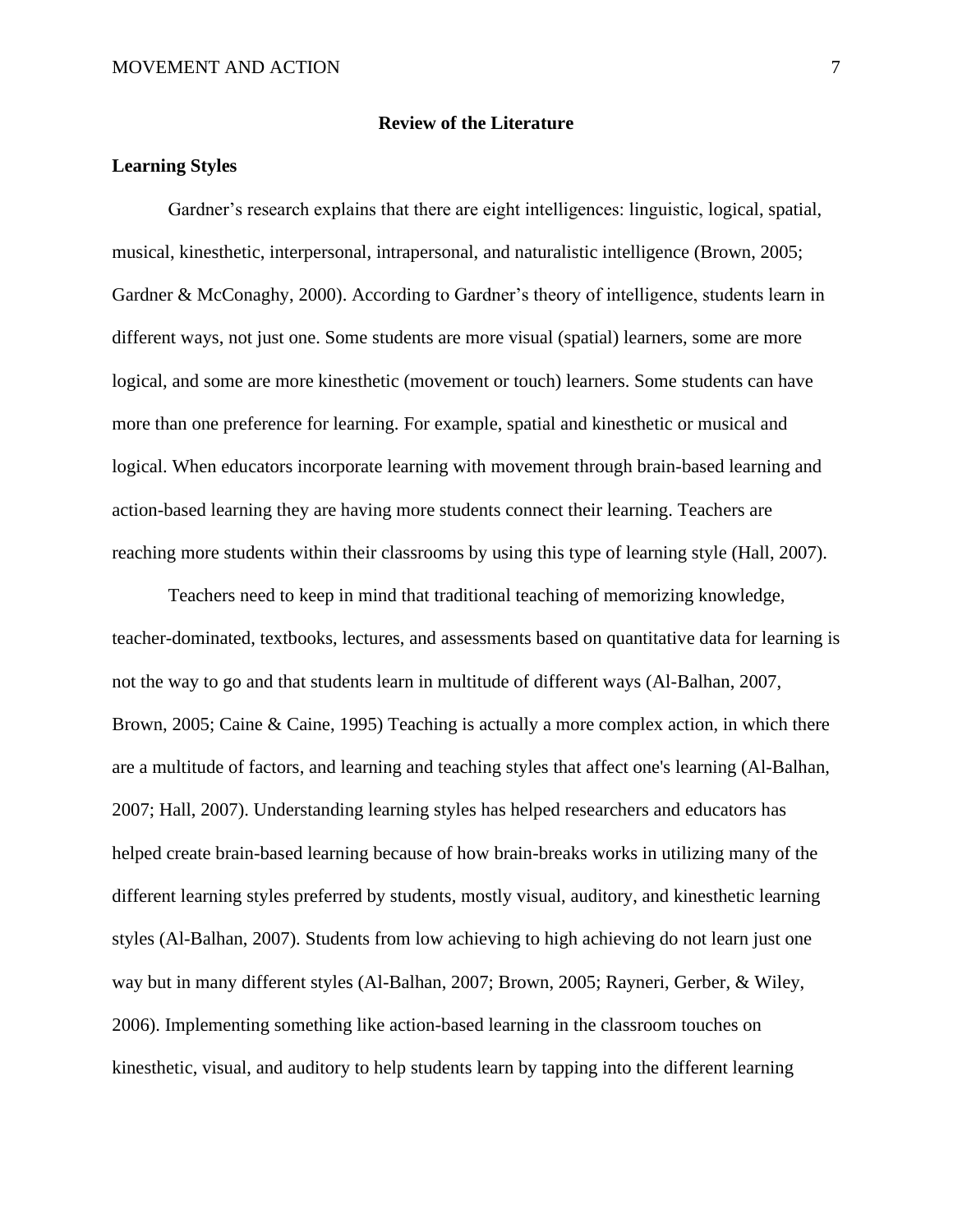styles seen in the classroom (Al-Balhan, 2007; Brown, 2005; Rayneri, Gerber, & Wiley, 2006). Tapping into students' potential through their learning styles is supported through by how they brain learns during the learning process (Rayneri, Gerber, & Wiley, 2006).

#### **The Brian and Movement**

In past history, educators and neuroscientists knew little about the brain and what functions that the brain can do (Lombardi, 2008). Even though neuroscientists still do not know much about what the brain is capable of even with all the current research that has been done in the past ten years, researchers still have learned more about the brain within the past few decades that has helped researchers and educators understand how the brain works when learning something new (Diamond, 1960; Lombardi, 2008). In recent history, somewhere in1960, there was the idea that the brain and intelligence was fixed and could not change (Lombardi, 2008). However, in 1996 brain researcher Diamond, in his own research, found that people can actually grow their brains. Diamond claims is that each time someone learns something new, their brain grows new dendrites, cells that help the brain communicate with itself and the rest of the body and its neural connections (Caine & Caine, 1995; Diamond, 1996). According to research done by Lombardi (2008), she states that the brain is learning all the time, whether people know it or not, and the brain learns through nonverbal communications, voice, and from the physical environment, and that learning engages all parts of the human physiology.

Understanding that human brains are not fixed in you can only learn so much and that is it but brains are something that can grow and learn more than what was expected before making them more complex than what researchers originally thought (Caine & Caine, 1995). This helps educators and researchers to understand a bit more about the learning process and to understand the ideas behind brain-based learning, action-based learning, and movement within the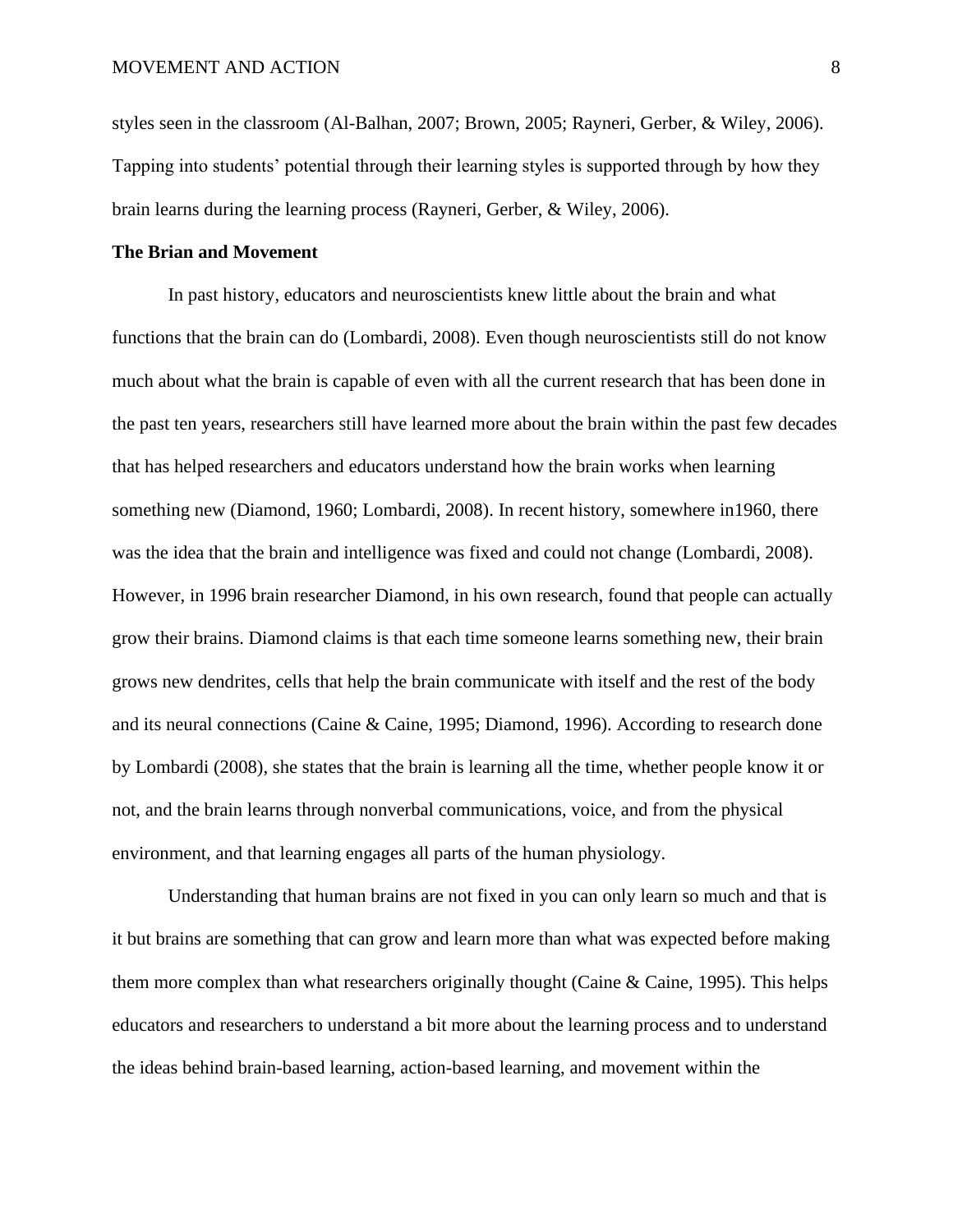classroom (Diamond, 1960, Kaufman et al., 2008). Before students can learn new information, the new information will need to be sent through the neural network system within the brain. Brain-based learning involves the learner to use auditory (sound), visual (pictures), and kinesthetic (movement) strategies when learning new information (Kaufman et al., 2008; Lombardi, 2008). In the 1990s, publication of the brain, and how people learn became the focus of studies and research, creating research in brain-based learning and finding its practical uses to enhance learning (Kaufman et al., 2008). Brain-based learning is also concerned with creating a powerful learning environment based on emotional connections with those in the classroom and with themselves (Kaufman, & et al., 2008). This will allow a safe and positive learning environment within the classroom where students can relax and learn without feeling scared or have negative thoughts (Gözüyeşil & Dikici, 2014; Kaufman et al., 2008). Brain-based learning stresses the importance of patterns while learning, which is the natural tendency for learning and why traditional teachers, learning content in isolation, is something that is resisted and is not beneficial for student learning (Caine & Caine, 1995). Thus, when students feel safe their learning will have a positive effect on student learning allowing them to grow their brains.

Hall (2007) supports the idea that people can grow their brains through brain-based learning and action-based learning by claiming that when people learn new information, they begin to engrave it into their neural connections and the best way to do this is through movement (Gözüyeşil & Dikici, 2014; Shore, 2012). Hall (2007) goes on further to suggest that the more muscles students are using and activating, students are learning new information and concreting this new information within their brains. Young children have more connections than adults do thus it is imperative to support student learning as much as possible to create stronger connections in the brain (Stevens-Smith, 2004). The stronger those connections in the brain are,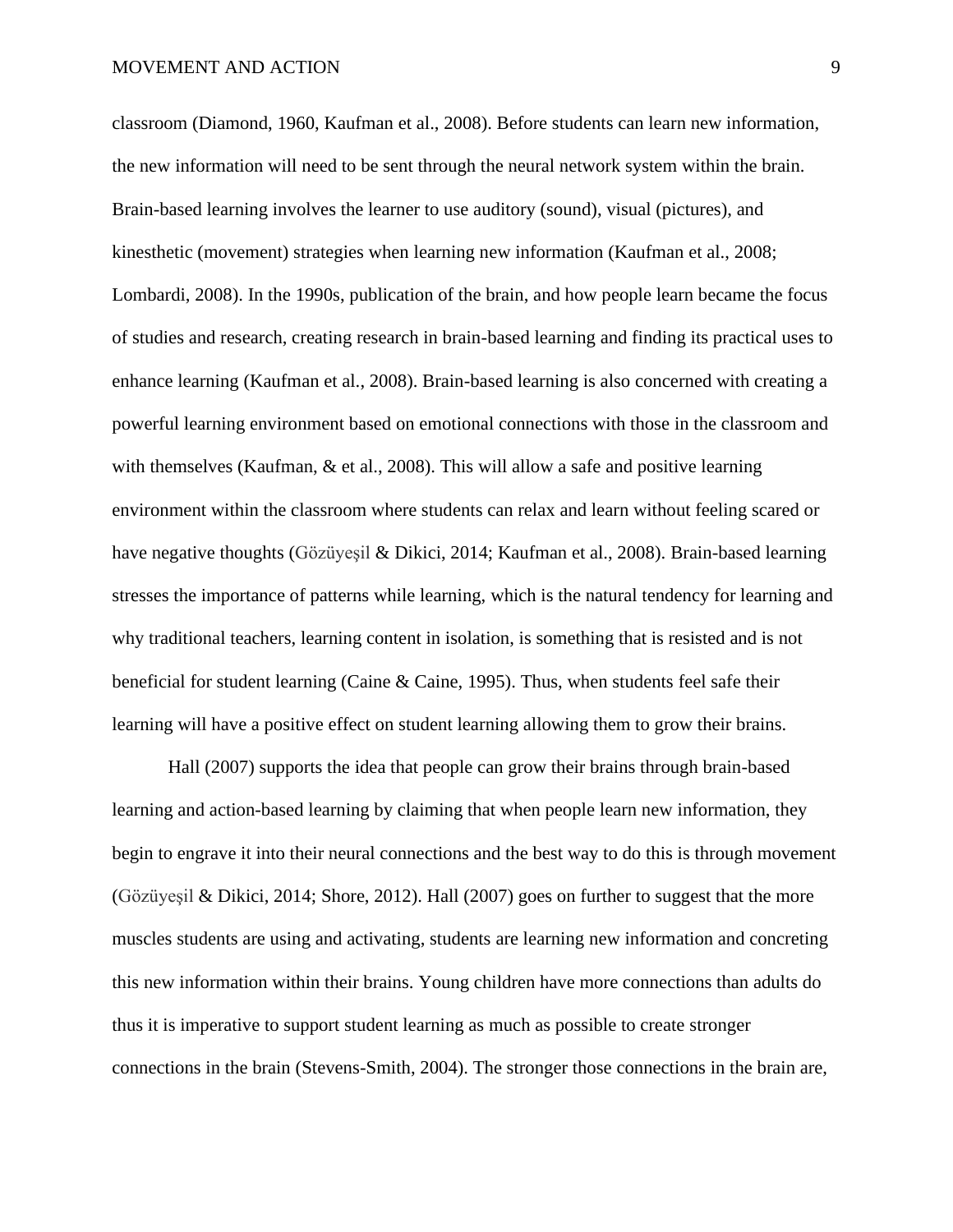allows students to have a stronger connection to the new information presented to them (Stevens-Smith, 2004) . This happens because when students use more muscle movements during a physical activity as it is integrated in their learning, the stronger the connection to that learning is, and a stronger connection to remembering that learning for later use in the classroom or in day-to-day life. The movement part of the brain and the part of the brain for learning are both stimulated creating these stronger connections (Hall, 2007; Shore, 2012; Stevens-Smith, 2004). While students are moving and learning, the chemicals in their brain helps strengthen and grow neurons that are within the brain (Shore, 2012; Stevens-Smith, 2004). When students have stronger neurons and are growing new neurons, the movement then creates more circulation of chemicals to all the neurons within the brain to allow the students to retain new and old information easily into their day-to-day lives (Shore, 2012). With students being able to retain new and old information more easily, they are able to understand, comprehend, remember, and retrieve more information and to access it quicker when the need arises (Hall, 2007). As students move and learn, they are creating new and stronger neural connections that will allow them to increase their learning. Movement increases clearer thinking, improves grades, and increases alertness in students (Stevens-Smith, 2004).

With the strong research on the brain and how movement affects students' learning, the idea of brain-based learning and action-based learning has been mentioned more and more within the school community. When using brain-based learning, educators can affect a student's learning by improving students' attention, memory, sequential order, motor skills, higher order thinking, language, social thinking, and spatial ordering (Lombardi, 2008; Hall, 2007). Through action-based learning, students are participating in their learning through physical movement instead of sitting at a desk, absorbing information that is presented to them with just using their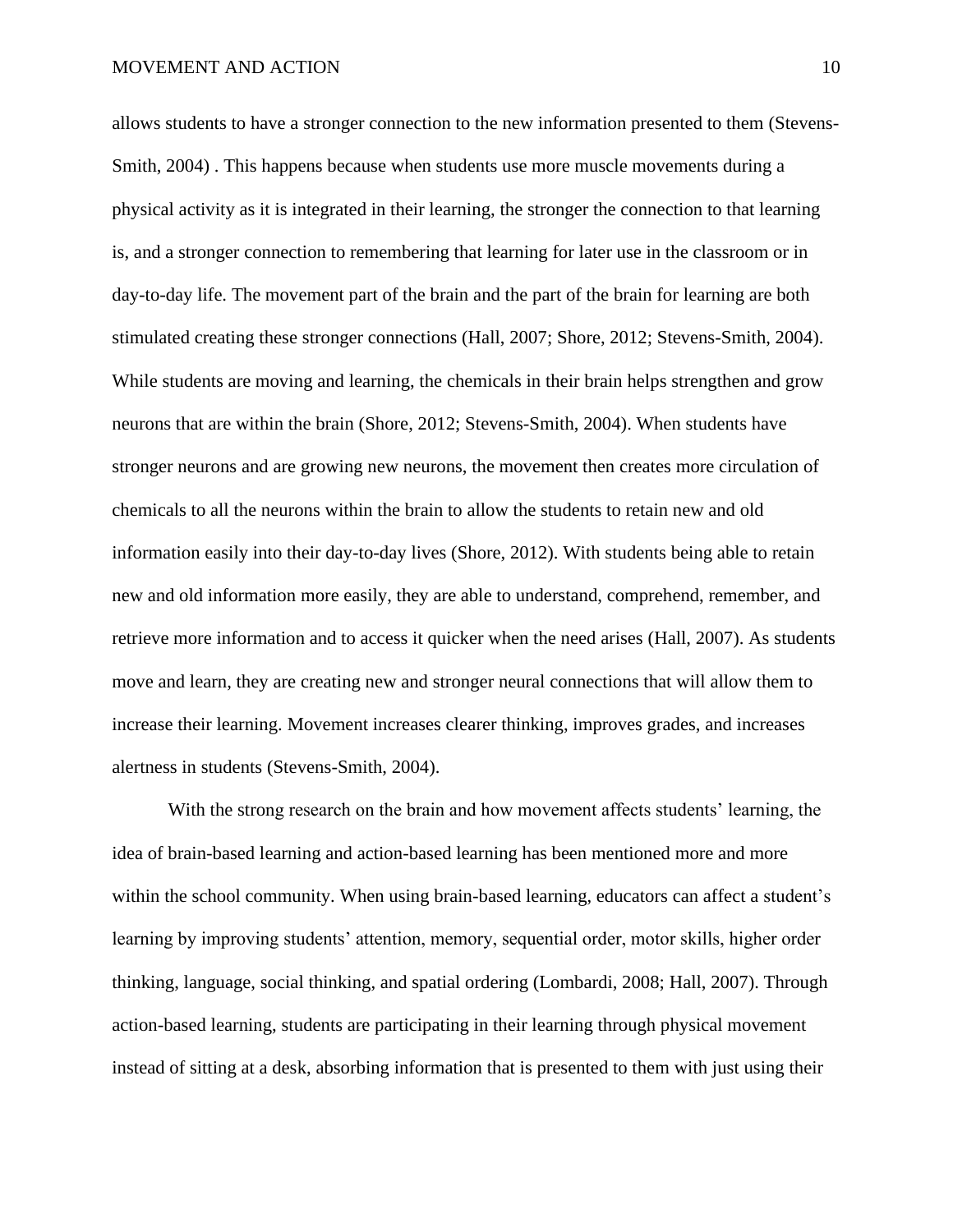eyes and ears (Chisholm & Spencer, 2017). With the idea of the brain-body connection, actionbased learning is all about the acquiring of new knowledge through the use of movement. It allows students to have the opportunity to get away from behind their desk and to interact with their environment and with their peers. Action-based learning also makes the claim that active learning leads to enhanced and prolonged, long lasting learning outcomes and more developed psychological results. With the high demands for standardized testing, an increase of English Language Learners students in schools, and students struggling in schools, increasing scores on standardized tests through movement of action-based learning sounds like an admirable choice to choose when thinking about improving students' academic success (Chisholm & Spencer, 2017). Movement provides students with more oxygen to their brains, granting students the chance to have a break to help them absorb key concepts and new ideas during instructional times (Chisholm & Spencer, 2017).

#### **Conflicts**

Brain-based learning and action-based learning is not a one-fits all solution for all students and does not boast that it is something that will benefit all learners (Bird et al., 2005; Mundiandy & Shuib, 2016). Like all new trends within education not one new strategy will work on all students but may help the vast majority of students but, there are conflicts that may go against this new trend. One conflict that affects schools is the increase for student achievement. With a need to increase student achievement, with a heavy focus on the increase of standardized tests there are schools that are dwindling their specials classes (Hall, 2007). There are some districts that even cut physical education, music, and art classes due to budget cuts within districts (Long, 2017). Not only do students and teachers lose an experienced physical education teacher but then physical activity must then fall on the shoulders of the classroom teacher, who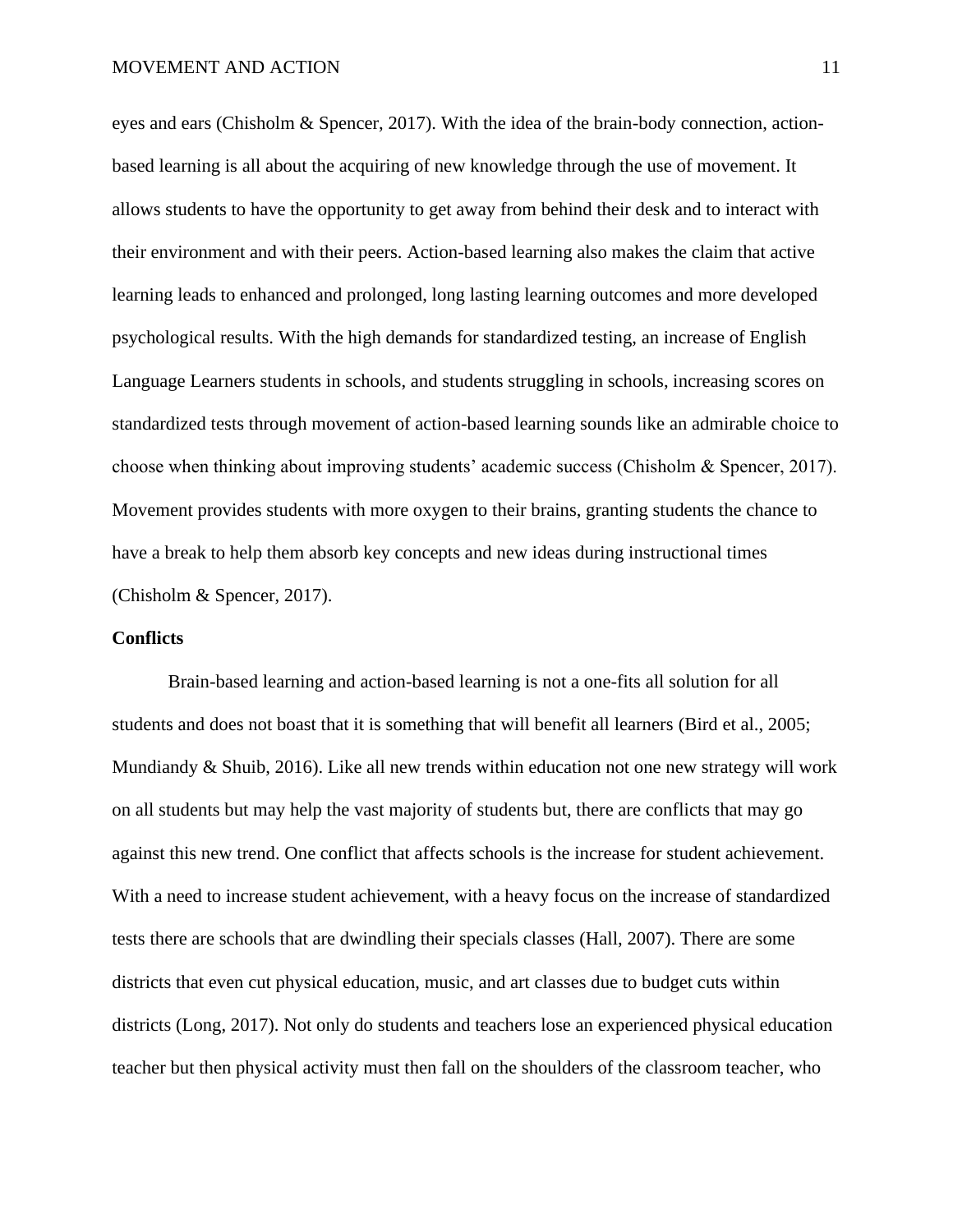do not have as much experience or knowledge as physical education teachers, to provide movement for their students (Long, 2017).With schools taking away or reducing the number of minutes in classes like physical education students are losing movement and physical activity. With reduced physical activity levels, an increase in sedentary lifestyle and seat work, students develop an increase of poor eating habits, there has been an increase of type II diabetes, obesity, heart disease, and other negative health issues that affect children's health (Hall, 2007).

With the increase of the demand of student achievement, educators have been focusing on how to meet the needs of students by increasing academic work (Hall, 2007; Long, 2017). By increasing student work, educators decrease the chance for students to participate in physical movement, whether it be in the classroom or it be in a physical education classroom, if the physical education classes are cut due to the academic demands or budget cuts (Long, 2017). The high demands of student academic achievement tend to weigh more than any other needs (Hall, 2007, Long, 2017).

Another conflict that has been drifting around is the idea that students can learn just as much from observing actions as they would actually participating in the physical movements. There have been a few studies that have indicated that when it comes to knowing how to perform actions that are a part of a specific goal, learners can learn through observation of actions of the teacher, not just by following along with their own actions (Osman, 2008). This form of learning is called observation-based learning. In a study conducted by Osman, observation-based learning shows a better understanding of rule-based knowledge (2008). Osman, in her study, explains that rule-based knowledge can lead to better control over performance and become more accurate at a task when it was compared to only instruction-based learning or in other words teacher-lead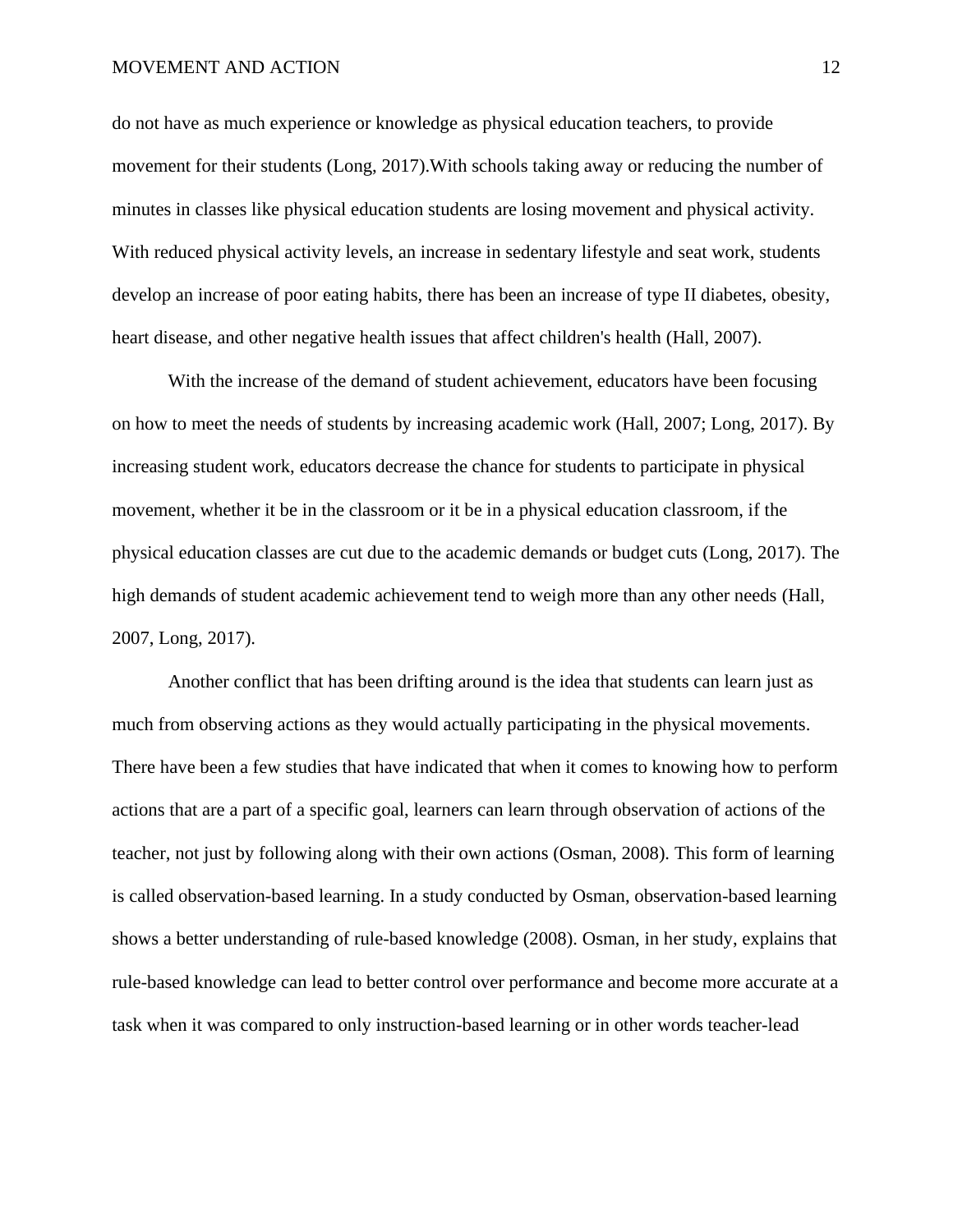lessons. With her study, Osman argues that there was no advantage over action-based learning when comparing to observation-based learning in performance (Osman, 2008).

In another study, Bird et al. (2005) claim that action-based learning may be best used for when a task is implicit, or when learning occurs without the learners conscious mind focused on what it is they are learning. Bird et al., claim that observational learning can also be part of the implicit learning as well as explicit learning, or learning that is done when a student is learning conscious or aware of their learning, whereas action-based learning is solely a form of implicit learning (2005). Within the study, Bird et al. (2005), found no evidence that showed a difference between observation-based learning and action-based learning, yet they could that action-based learning can occur without awareness while observational learning cannot. But, if learners where to study a model's, or teachers, actions through observation as a source of learning, when it came to learning a sequence, learners were able to learn implicitly as well (Bird et al., 2005). Their claim is that their experiments suggest that learners can encode these observations of actions as representations as if the learner had themselves completed the actions (Bird et al., 2005). The results highly suggests that when learning implicitly, actions are necessary, yet it can also be done or learning can be gained from observing the movements of the model, or the teacher (Bird et al., 2005). Overall, Bird and his team insist that their results revealed that learners can observe learning since there was no significant differences between observational-learning and actionbased learning and when observing actions, this may engage the same learning process as if the learner was engaged in the physical action themselves (Bird et al., 2005).

The research that has been done on observation-based learning needs to be taken with a grain of salt because this research has been mostly focused on students in higher education, while not much has been conducted with students in the K-12 setting (Bird et al., 2005; Osman, 2008).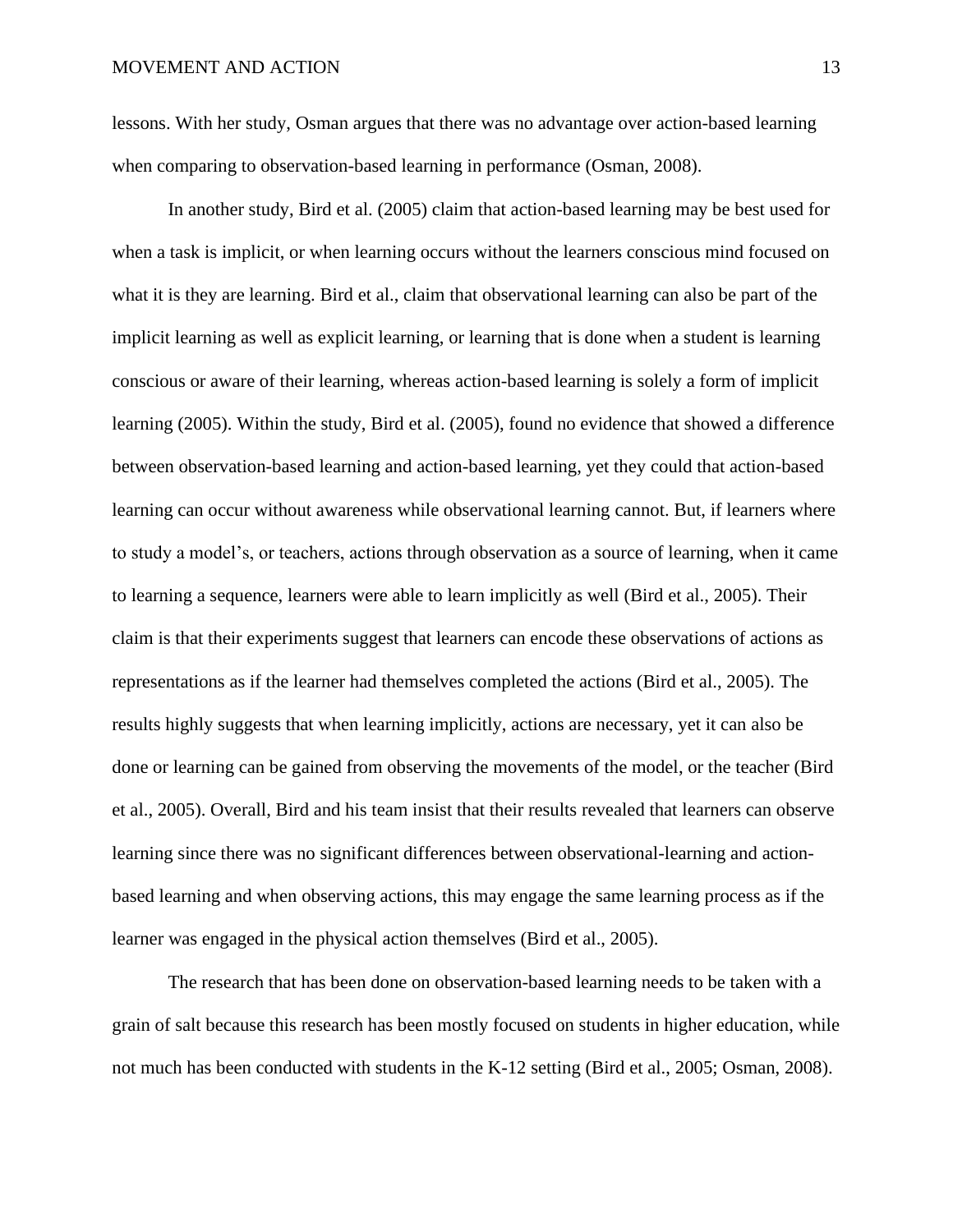With knowing this, further study would need to be completed with students in the K-12 setting when moving further on with observational-learning and its affects and connections with actionbased learning.

#### **Impact on Students**

Action within the classroom has impacted the classroom and the students within. The impact of action-based learning include the effects of on-task behavior of English Language Learners, students from low socioeconomic backgrounds, and students who struggle to stay ontask (Mahar et al., 2006). Action-based learning impacts student understanding of abstract ideas, and impact English Language Learners' ability to understand new content while learning a new language (Block et al., 2008).

**Effects on On-Task Behavior** Chances for students to be physically active are becoming limited due to the high pressure for academic performance and budget cuts, hence movement and physical activity within the classroom can become a positive route for not only increase students' physical activity but also academic performance (Mahar et al., 2006). Classroom teachers can conduct physical activities within their classrooms that can increase student on-task behavior during academic instructions. There is research that declares that students who participate in physical activity during recess or physical education classes tend to be more attentive within the classroom, behave more appropriately, and perform better academically after these activities as well as build up 21st century skills such as cooperating with others, problem solving by oneself or with others, positive communication with team mates or classmates when working together (Iowa Department of Education, 2017). As students enter the classroom, they are expected to sit still during extended periods of academic instructional time, often becoming more fidgety and experience decreased concentration during academic instructional time (Mahar et al., 2006). A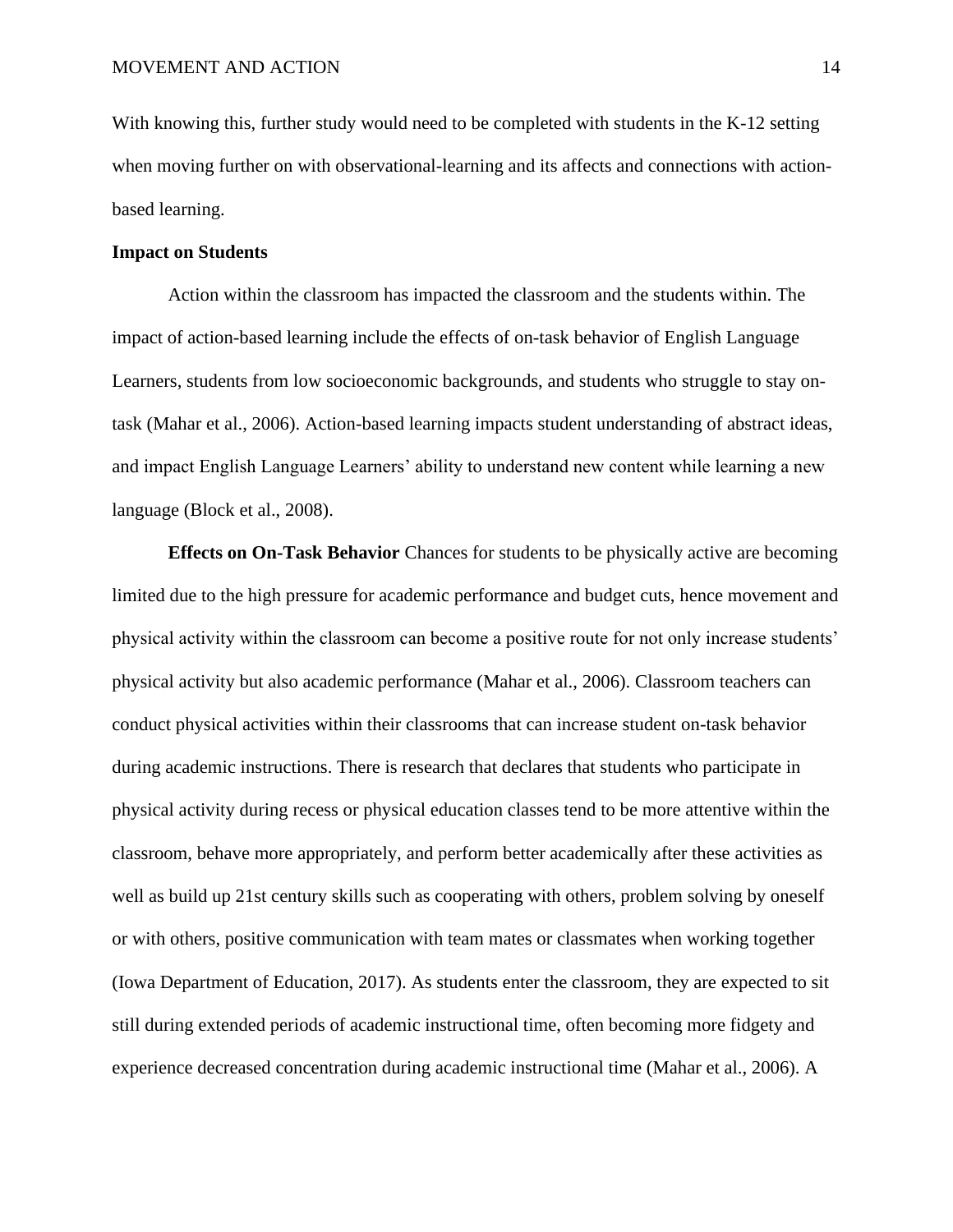way to combat off-task behavior during academic instruction is to incorporate movement within these times.

Allowing students to stand and move during academic instruction can provide students the necessary opportunities to allow them to increase their on-task behavior. By increasing movement within the classroom, just ten minutes, can improve a students' on-task behavior (Mahar et al., 2006). In a research study conducted by Mahar et al. (2006), they wanted to see how a classroom-based physical activity program could affect students' on-task or off-task behavior during academic instructional time. Within their study they used a program called Energizers. Energizers is a program that are short physical activities, about ten minutes, that grant students the chance to stand up and move during academic instruction, it is integrated within the learning material, and usually involves no equipment, and little teacher preparation is needed (Mahar et al., 2006). Within their study, Mahar et al. (2006) trained teachers in the use of the program and activities, allowed teachers to choose their own activities from the program that fit their needs, and were told when their classrooms would be assessed or observed through the study.

Through their research and findings, Mahar et al., (2006), found strong evidence that shows a positive effect of the Energizers activities on on-task behavior in their classroom, showing an improvement of student on-task behavior during academic instruction time. Mahar, et al., declare that even among a small sample of students with intellectual disabilities, they can reduce their off-task behavior after participating in physical movement during academic instruction (2006). Mahar et al., highly recommend that administrators and educators should incorporate 10 minutes of physical activity within their classrooms to increase student on-task behaviors during academic instruction and with the increase of on-task behavior, students'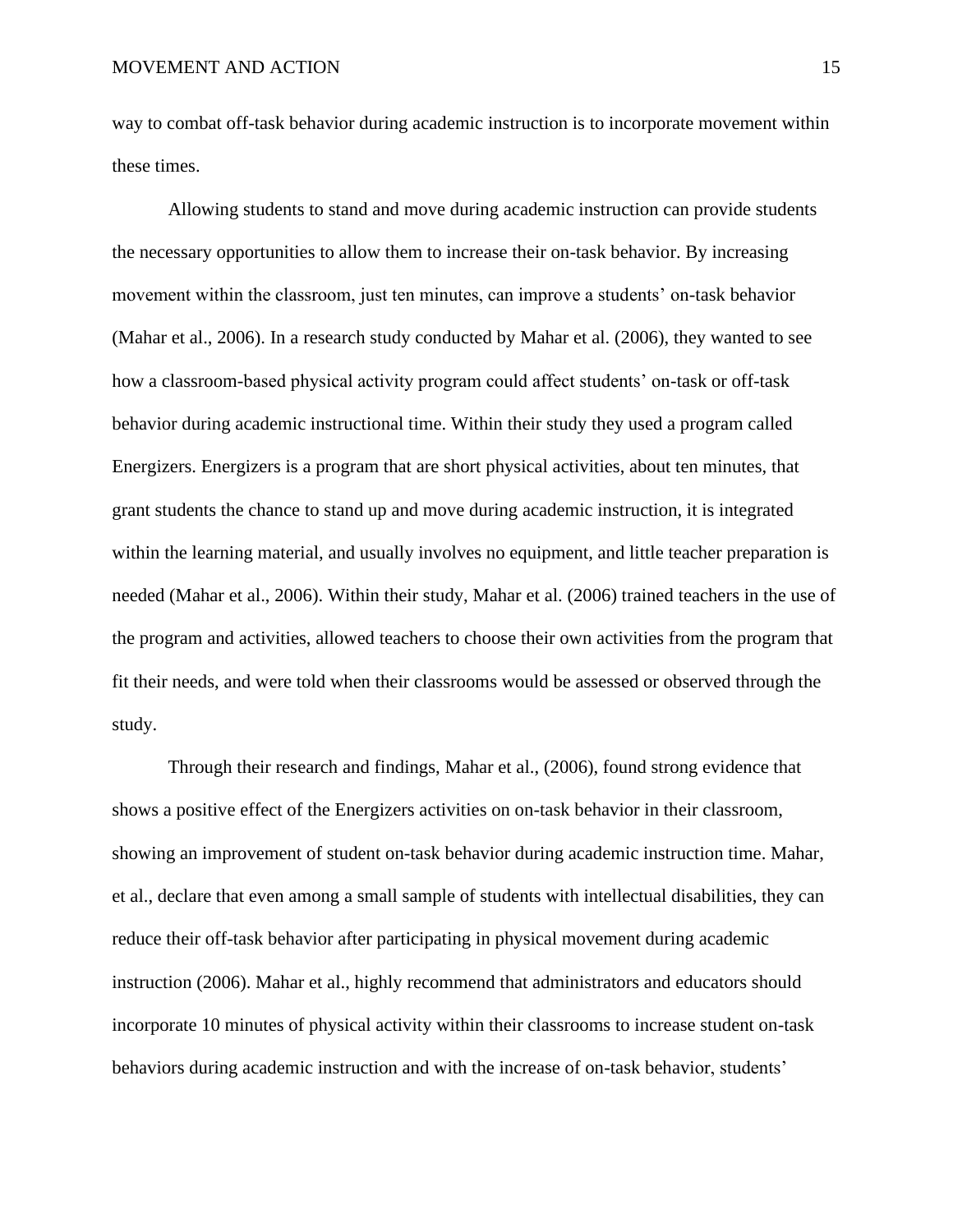academic performance should in all likelihood will also increase as an additional benefit for teachers and students (2006).

Students who tend to be less on task during academic instruction tend to generate more disruptions than peers who are on-task. Students who are normally off-task during academic instruction and who then use movement during academic instruction are found to be the students with the most improvement of on-task behavior than the improvement of the class as a whole (Mahar et al., 2006). With students now being more on-task with the incorporation of movement, teachers have found a large improvement for not only on-task behavior but also extremely helpful for classroom control and performance (Mahar et al., 2006). Mahar's study is supported by Shoval's (2011) study on mindful movement and cooperative learning when teaching young students angles in math. In this study, Shoval (2011) found that there was a positive correlation between movement and improvement of student academic achievement of angles as well as retaining what they learned about angles for future use. Classroom teachers who want to increase physical activity within their classrooms for their students' physical activity levels and on-task behavior can use programs like Energizers to accomplish their goals (Mahar et al., 2006; Shoval, 2011).

**Understanding Abstract Ideas** Abstract ideas such as *peace* are harder to understand than concrete ideas (e.g., *father*) for students in the primary grades (Block et al., 2008). Through kinesthetic movements, students in the primary grades can create a more concrete understanding of abstract ideas as they are reading or being read to. A study conducted by Block et al. (2008), proposed that through the use of kinesthetic movements that could be designed to represent the different abstract ideas of reading comprehension of main idea, inferring, making predictions, and clarifying as an instructional strategy to increase student comprehension of a story being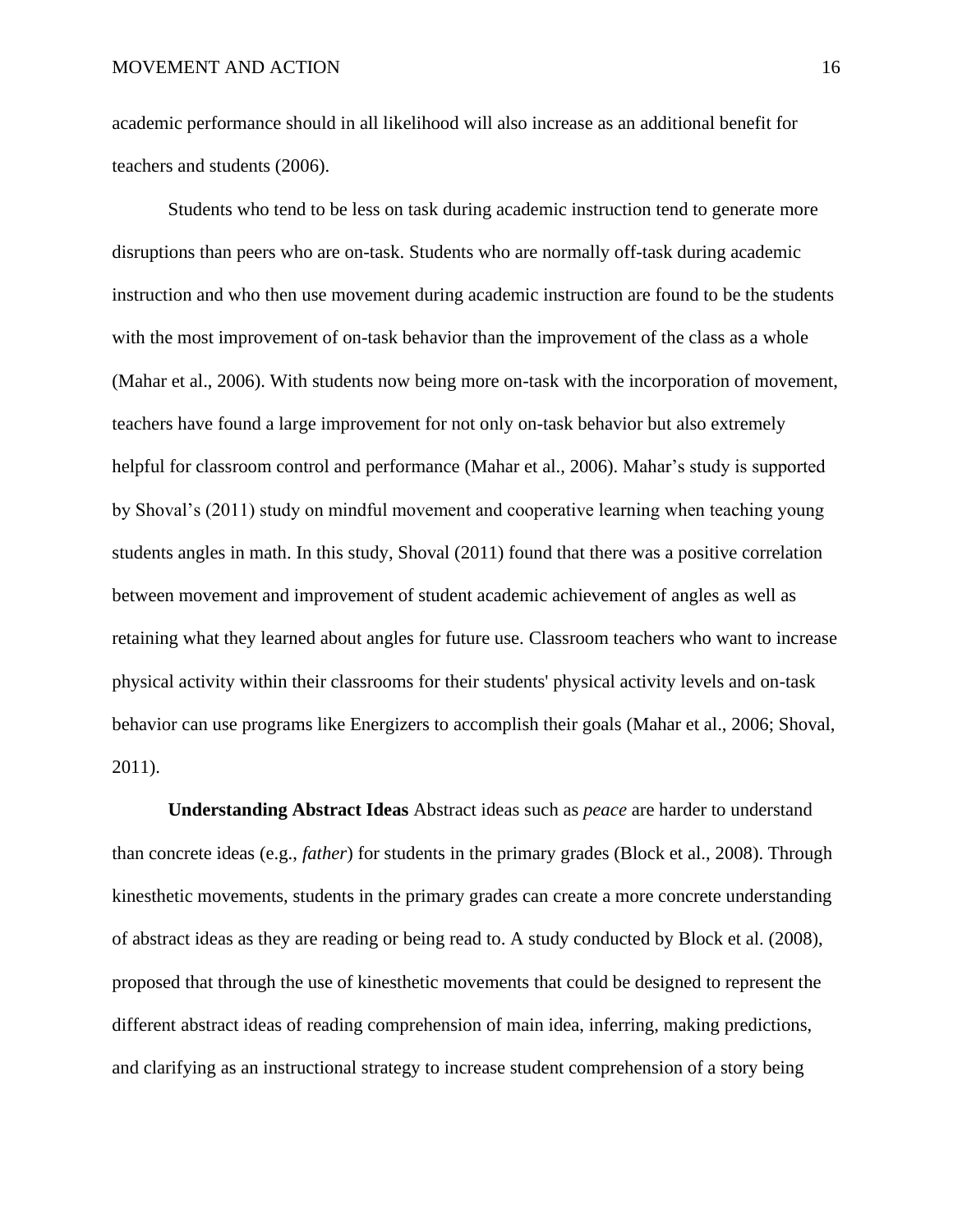read to them or a story read by them. In their study, Block et al. studied the effectiveness of the Comprehension Process Motions (CPMs) in primary-aged students in urban schools where the majority of the students were of low socioeconomic status backgrounds or who came from non-English-speaking families, or also known as English Language Learners (2008).

CPMs uses kinesthetic hand placements and movements that represent a physical and visual of an abstract idea that is an unseen reading comprehension process for instance main idea, clarifying, inferring, and predicting (Block et al., 2008). The way CMPs work is to help primary-age students build their metacognitive understanding of comprehension ideas through the mind-body connection of movement and learning. Creating more learning connections within their brains through movement and learning comprehension ideas. CMPs build stronger connections by creating an image to when, where, and how to use a specific comprehension tool as they are reading as well as communicating with the teacher what they have internalized as they are reading (Block et al., 2008). Based on their research, Block et al. (2008) express that their research is important for educators because the research provides pre-kindergarten all the way through third grade teachers with a way that they can increase the effectiveness of traditional learning through the use of movement (CMPs) that represents the unique mental process of comprehension. They claim that their research done on the CMPs lessons improve a student's understanding of how the comprehension process works, when and where to use a specific comprehension process, thus eventually allowing students to have the beneficial outcome of being able to initiate own comprehension processes on their own (Block et al., 2008).

In their findings, Block et al. (2008) reaffirm the idea that CPMs lessons help students who struggle to understand the meaning of what they read, help those who struggle with selfmonitoring, not to mention as a way to support younger students as well as more active, hands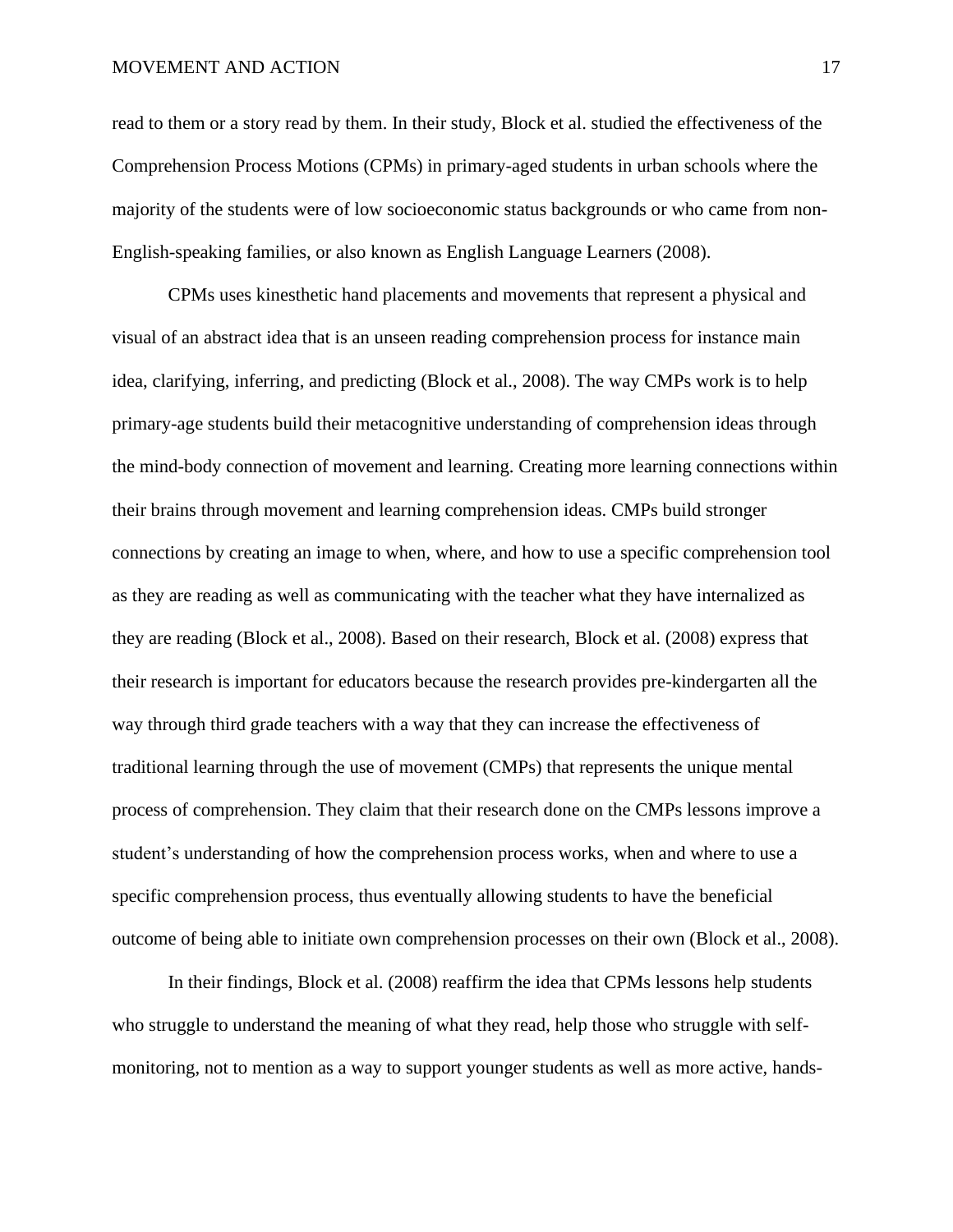on students. Block et al. (2008) also found that their study demonstrates primary-age students who participated in CPMs lessons, their comprehension and vocabulary scores significantly rose over those students who did not participate in CMPs lessons, furthering strengthening the idea that actions and movement when paired with learning have great positive effects on student achievement.

**Movement and English Language Learners** Research has been conducted that suggest brain-based learning and action-based learning have a positive effect on our English Language Learners. English Language Learners are students who come to the classroom either from another country or those students who have spoken another language or languages before entering the classroom. English is their second (or third, fourth…) language learned and they maybe the students who mostly speak English yet when they were younger they were in an environment that did not speak English or spoke little English. English Learners can benefit from brain-based learning and action-based learning as they have the added necessity of learning content objectives while also learning how to speak, read, write, and listen in English.

As mentioned before, movement allows the brain connect what the student is learning to the action they are creating with their bodies, thus creating connections from the neurons in the brain to speak to one another. When students use movement they are developing neural functions within the brain that can help play an important role in a student's attention, memory, language, spatial order, sequential ordering, motor system, higher level thinking, and social thinking within the classroom (Lombardi, 2008). The brain is social and wants to be in social situations and to pretend to others (Lombardi, 2008). By allowing English Language Learners to interact with classmates through movement like games or interactive lessons, they can develop social skills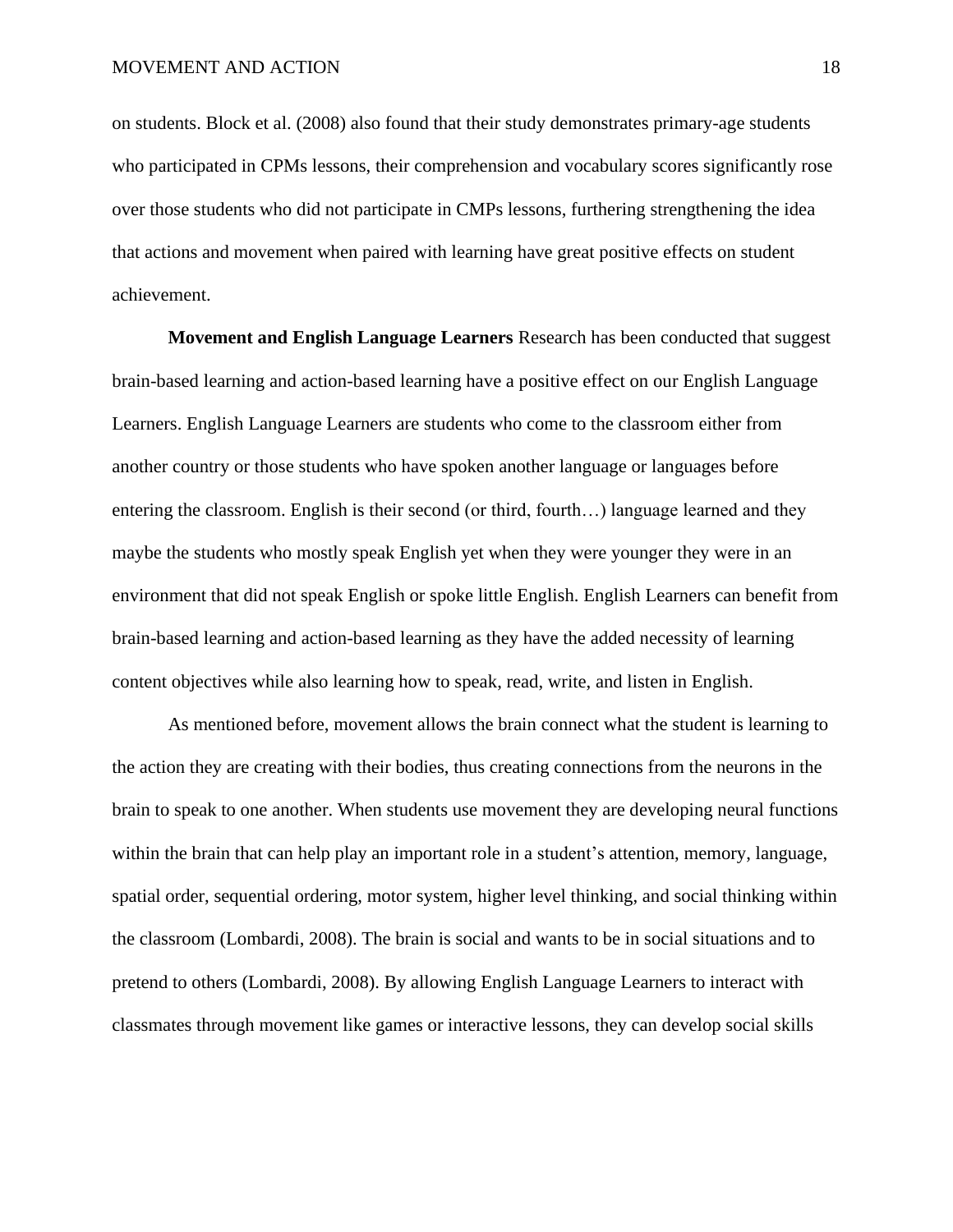and collaborate with peers, while learning the social cues and social language in English (Lombardi, 2008).

English Language Learners have a preferred learning style, or a preferred way of collecting new information and knowledge, just like any other student that walks through the door and into the classroom (Muniandy & Shuib, 2016). According to a study conducted by researchers Muniandy and Shuib (2016), they found that students who studied English as a Second Language preferred to use their preferred learning style. Action-based learning is preferred by most students to use in the classroom because students preferred kinesthetic learning compared to auditory and visual learning styles in their native language (Muniandy & Shuib, 2016). Knowledge of vocabulary and the complexity of sentence structures in English can be difficult, however when paired with action-based learning, students were able to increase their understanding of English and increase their test scores. If students are allowed to follow a teacher-centered approach, an approach where the teacher teaches and students sit in their desks taking notes, then they are more likely to become passive learners who will rely on their teachers completely during the learning process (Muniandy  $\&$  Shuib, 2016). When students are able to be a part of a positive learning environment that allows them to move around and take action within a lesson, students become more engaged. When English Language Learners are able to role play, a form of brain-based learning and action-based learning, they are able to remember the vocabulary and language structure more easily through social interaction and through the motions of actions that come with role playing (Muniandy  $\&$  Shuib, 2016). For many English Language Learners, kinesthetic learning is mostly preferred and with the research, educators can see that movement can help students increase their language skills. Students though don't just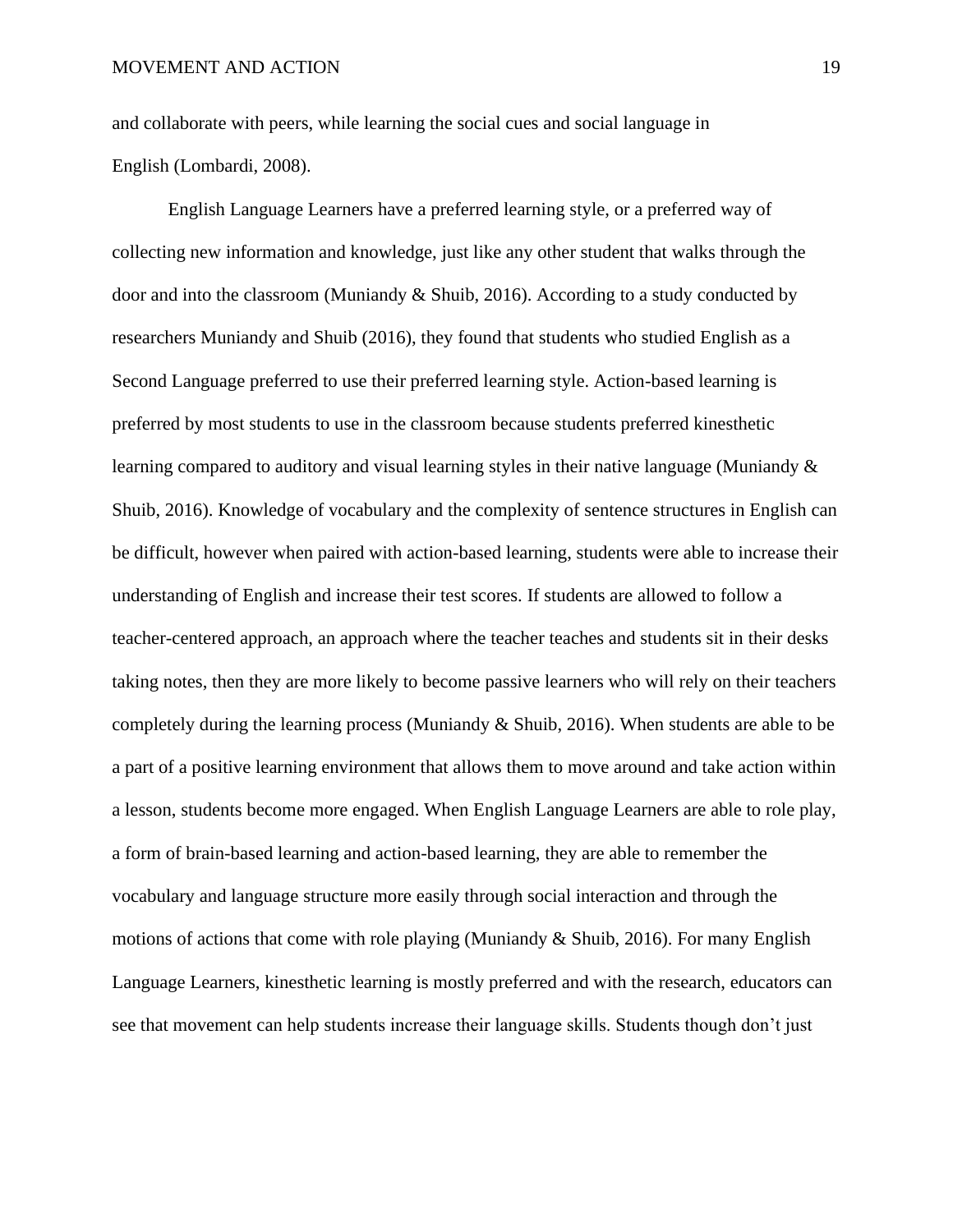need their bodies when they learn, but they can also use technology and movement as a way to increase their learning.

With the increase of technology in the world, English proficiency also grows. Technology is being more and more integrated within the classrooms with the uses of iPads, laptops, Chromebooks, interactive whiteboards, and some schools going 1:1 or Bring Your Own Device (BYOD), teachers are using more and more technology each year. Teachers of English Language Learners can use movement and technology and have a positive effect on student learning and motivation. With the use of Microsoft Kinect technology, English Language Learners can increase their retention of vocabulary and grammar for a longer period of time than if a student were to learn in a setting without movement or technology (Hwang et al., 2014). The program allows students to work in pairs and applying their knowledge to the interactive component of the Kinect by using vocabulary, grammar and gestures. Not only can this improve students' retention on what they are learning in class, at the same time movement and technology can increase students' motivation within the classroom. Physical movement of one's body can enhance the learning process because when students are involved with interactions with others using gestures, they create a positive learning environment that increases student motivation for learning (Hwang, et al., 2014).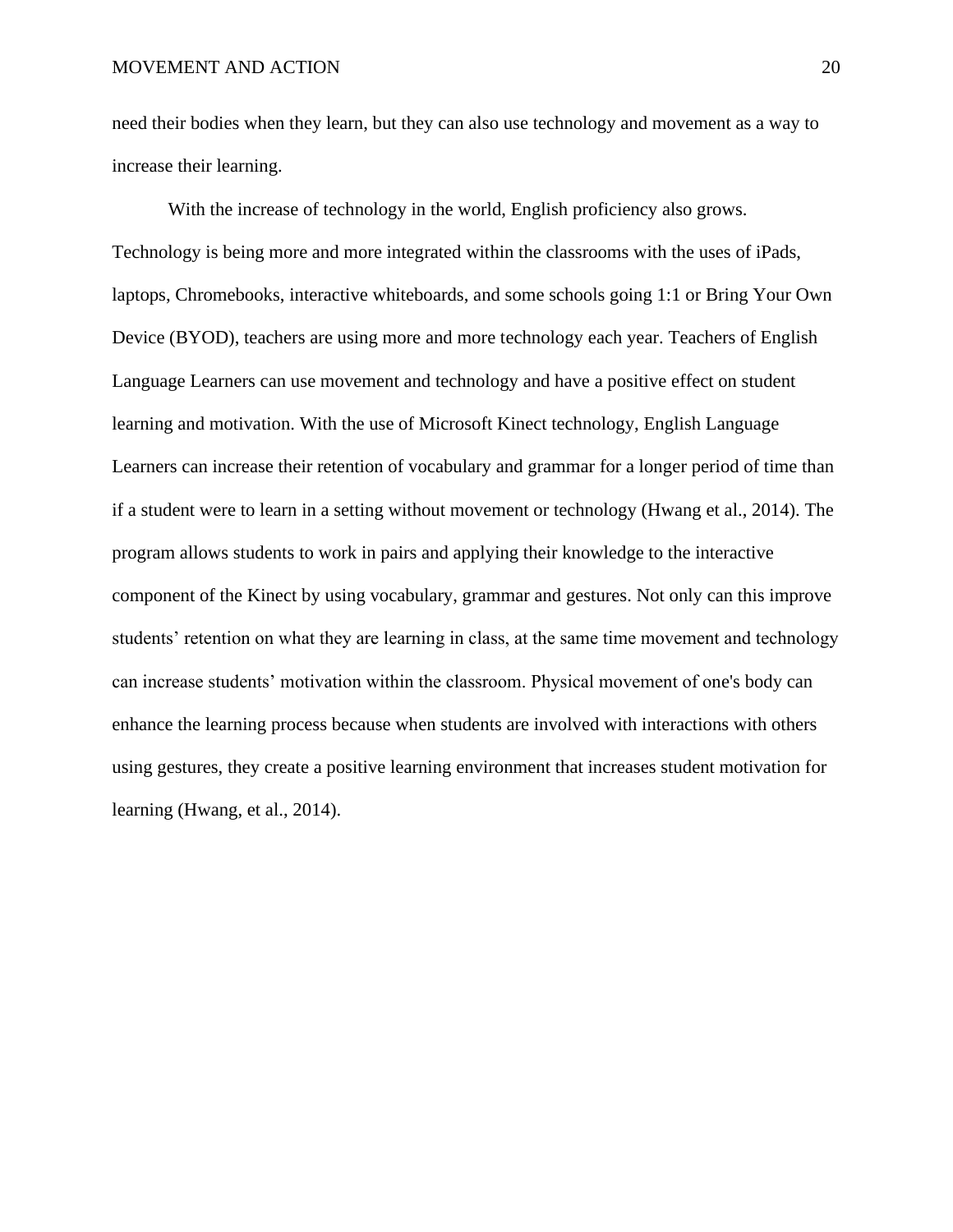#### **Synthesis**

As much of the literature suggests, action-based learning has many benefits for student learning when incorporated in their day-to-day lives in and outside the classroom. With the research that has been conducted there is still much more that educators and researchers can learn from action-based learning in the K-12 setting. Much of the research that has been conducted has been done from more than ten years ago, in recent years more research has been done on students in higher education, i.e. students in universities, or studies done on the classroom as a whole and taking specific scores from different group sets like ELLs or low socioeconomic status groups from these whole group studies.

The research done by Bird and his team (2005) and the research done by Osman (2008) on observational-based learning and comparing it to action-based learning was done mostly with students in higher education, as mentioned previously, would to have further study to determine the relevance for students in the K-12 setting. Future researchers though, can use Bird and his team and Osman's research to begin their work on observational-based learning and action-based learning within the k-12 classroom. Future researchers may need to look at how these two different theories impact students academically, behaviorally, and how students interact with each other. There are two studies that, when focus on the class as a whole and then look at specific groups of children, for example those students who are English Language Learners and those of low socioeconomic status in passing. The two researches were done by Mahar and his team and Block and her team of researchers. The research that was conducted by these two teams did not look at individual student progress, academically or behaviorally, but looked at the classes in the study as a whole or groups of students (e.g., ELL students, low socioeconomic students, or disruptive students) within the classrooms that were part of the study.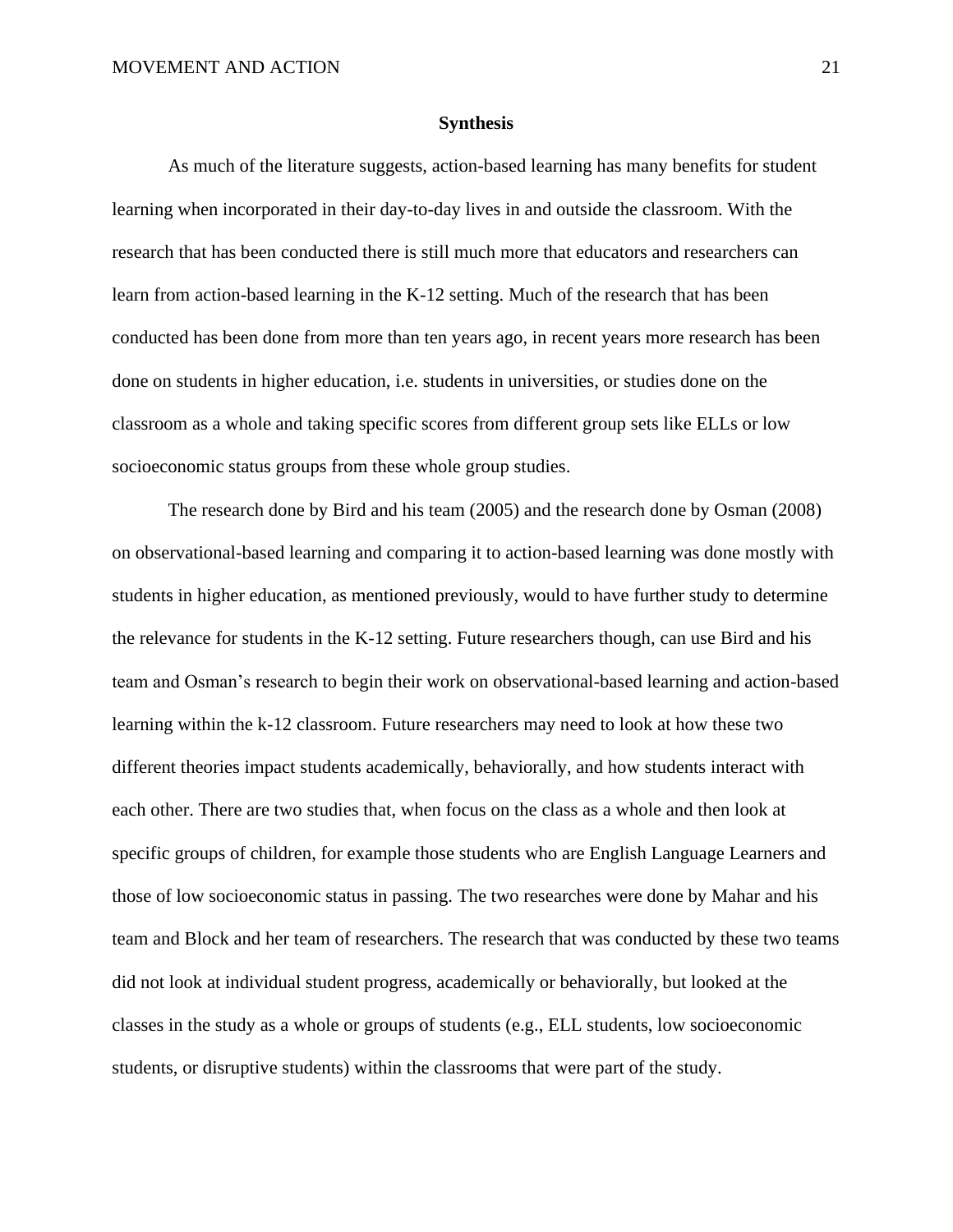The research conducted by Mahar et al. (2006) not only looked at students as a whole group but they also suggests that there is more need for data to show students' academic performance over time. As reported by Mahar and his team (2006) in their study there is much more work to be done. They report more research can be done to evaluate the effectiveness of classroom-based physical activity programs, or action-based learning, for an on-task behavior in combination with academic performance of students (Mahar et al., 2006). They make this claim due to the fact that their study is more focused on movement on on-task behavior immediately after a specific observed instructional time not taking into consideration of students' academic performance through benchmarks, standardized tests, or other measurable academic performances (Mahar et al., 2006). Yet, it would be difficult to measure on-task behavior through benchmarks or some other standardized test, but using Mahar et al. method of research and to further their studies by adding another portion that would measure academic performance may either support action-based learning in the classroom as a way of increasing student academic and on-task performance do correlate with each other or do not.

Block et al. (2008) declare their study to be among the first of its kind to examine the ways of transactional strategy instruction or Comprehension Process Motions (CMPs) can be used to reinforce students' ability to build their metacognition. Due to the fact that this is the first of its kind, more research needs to be conducted on how effective this form of action-based learning is within the classroom. Even though that this is specific study is the first of its kind, it does strongly suggest that CMPs does not only substantially increase primary age students' comprehension abilities but it also suggests that there is the possibility that when providing concrete images through hand movement, a key part of action-based learning, primary students will heighten their understanding of learning other abstract ideas within the academic setting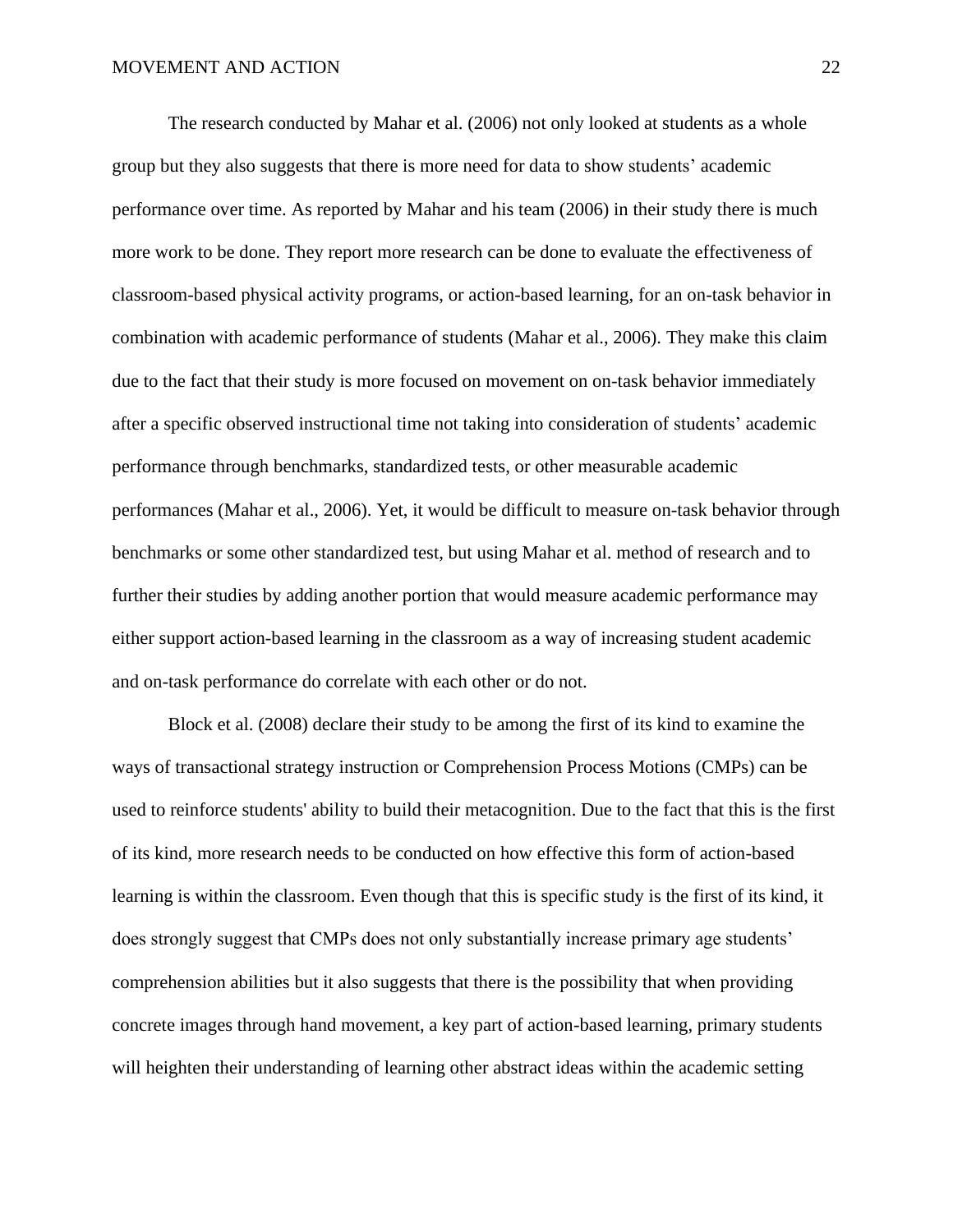(Block et al., 2008). The research for CMPs was focused on and developed for primary age students, thus, it would be interesting to think about how the CMPs concept would affect students in upper grades like fourth through twelfth grade. It is fascinating to muse about the idea of how this may affect these students and to also think about how this form of action-based learning can affect students with special needs as well.

As the exploration was being conducted for this literature review, the findings strongly suggest that action-based learning is in fact beneficial for English Language Learners and students of low-socioeconomic, which was the purpose for this literature review (Block et al., 2008; Lombardi, 2008; Mahar et al., 2006; Muniandy & Shuib, 2016). Yet, as the investigation on action-based learning was being conducted, more inquirers came up regarding students and action-based learning. The findings did not discussed how average to advanced students progressed in their learning, if at all, during a time when movement was incorporated within academic instructional time or as brain breaks. It's curious to think about the effects action-based learning has had on these students as it has affected English Learners and students of lowsocioeconomic status. Not only does the research not touch much on students of average or advanced, or non-English Language Learners, on action-based learning, but in an article written from the Iowa Department of Education briefly discussed how movement affects students of special needs, or more specifically students on the autism spectrum. The article mentions that it is evidence-based that physical movement and physical activity does increase students on the spectrums' ability to be more focused and decreases challenging behaviors that may arise during academic instruction time (Iowa Department of Education, 2018).

Throughout the literature review, not one research article mentioned students in the spectrum or any other students with special needs within their studies. Not only with the increase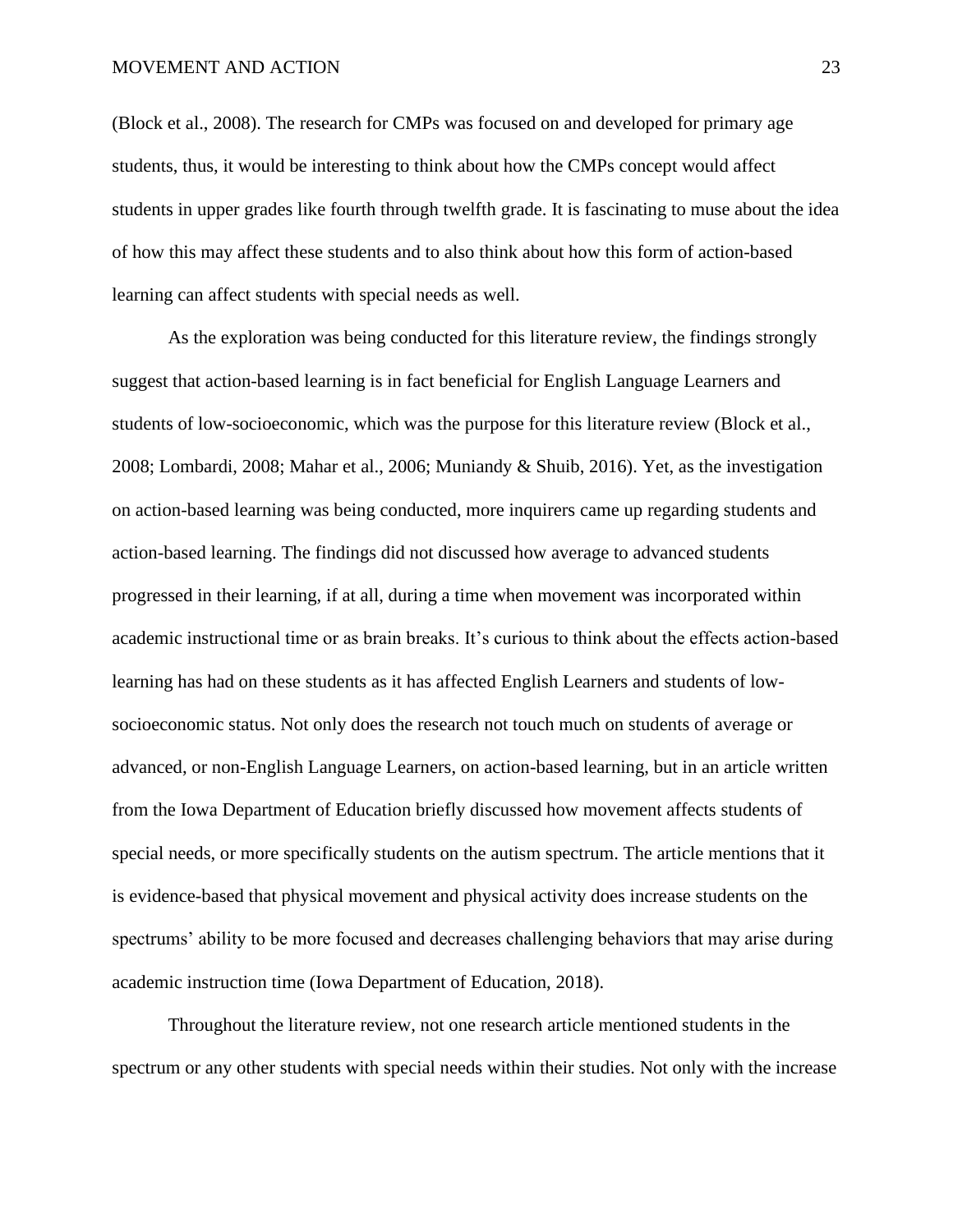of English Language Learners in the classroom, it is also important to see how effective actionbased learning is towards students with special needs. This should be noted because the effects of action-based learning for students with special needs are also being included within the classrooms depending on their IEPs and their personalized goals. Not only that, there are students who are English Learners who are also students with special needs or who may have learning disabilities. As this research was set out to see the impact or effects of action-based learning in English Language Learners, research should be conducted to examine the effects of action-based learning, or movement, on students of both non-English background and special needs or learning disabilities as they too, can be found within the classroom.

Even though there is still more work to be done in the area of research in the effects of action-based learning, the research already conducted strongly implies that movement within the classroom academic times is an important step in creating a space where students can build their connections with students as well as developing their mind-body connections for learning. With the mind-body connection, students are able to use movement as a way to develop their brains to retain more knowledge through this connection, the basic framework for action-based learning, along with developing a visual representation of ideas, objectives, and concepts, the basic framework for brain-based learning, and perhaps in some cases oral and audible representation of ideas, objectives, and concepts.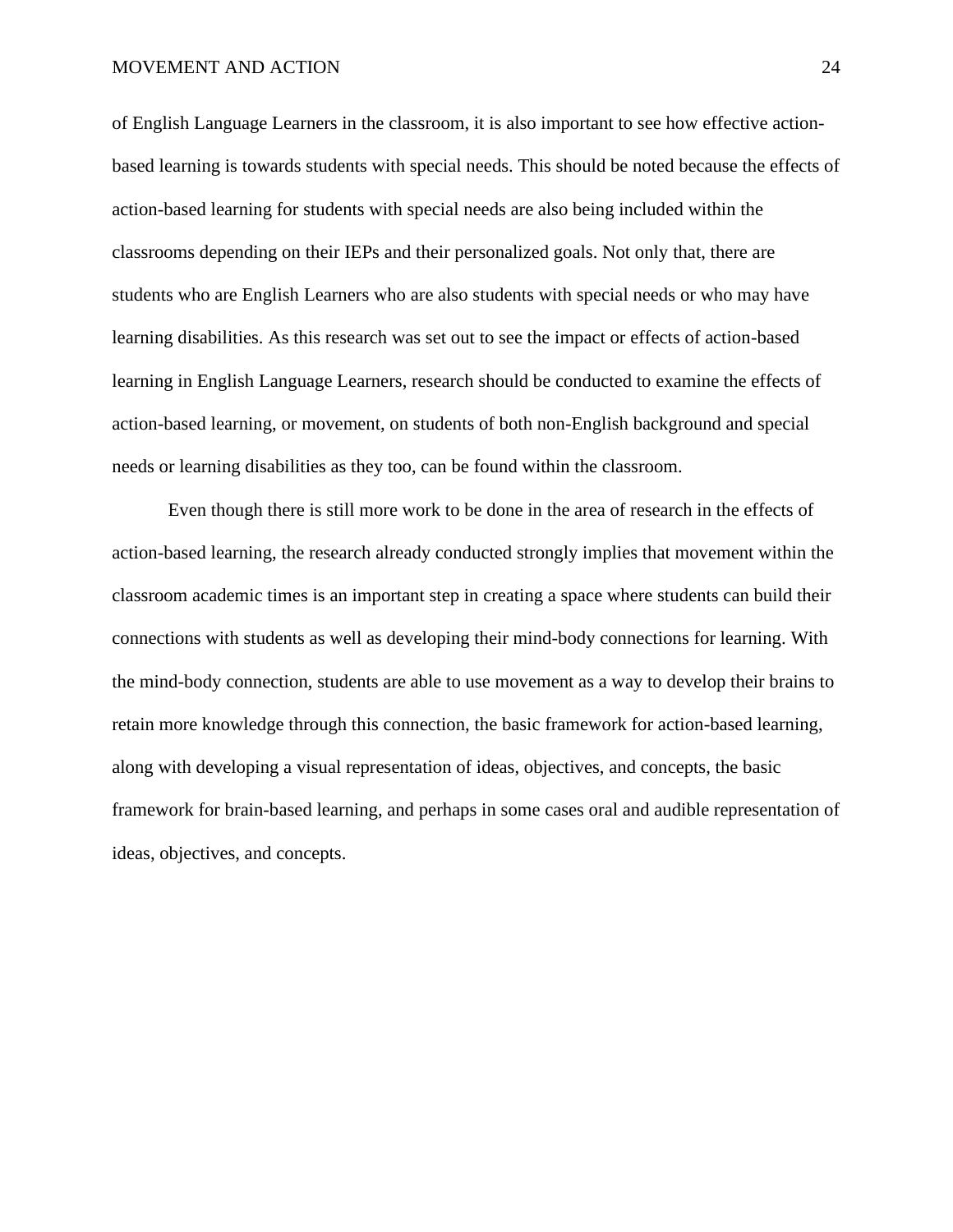#### **Application of the Literature**

The research on action-based learning can improve and create long lasting learning outcomes for students as well as creating positive psychological outcomes for students within the classroom to support student academic goals and achievements (Chisholm & Spencer, 2017). With such a positive development for student learning, student achievement, and on-task behavior, it is no wonder that educators have found ways to add movement in their classrooms as well as the wide variety of resources for action-based learning ideas that the Iowa Department of Education has in its archives.

McGlynn and Kozlowski (2017) have come up with a few strategies for adding movement that educators can use in a middle school science classroom. Even though these strategies are for the middle school science classroom, many of the strategies can be changed to implement in elementary schools, high schools, and in a wide variety of different content classes. Games are a great fun way for educators to add to any lesson or review of objectives. Educators can use Kahoot! as a way to review objectives and materials for an upcoming assessment or as an exit ticket before leaving the room or moving on to the next activity. Kahoot! (McGlynn &Kozlowski, 2017) is an active way for students to interact with each other while using technology to respond to questions about the content students are learning (McGlynn  $\&$ Kozlowski, 2017). Educators can also use games like Twister to boost students' engagement and progress in their learning. Some ideas on how educators can use Twister for learning, but not limited to, are short vowel Twister, long vowel Twister, and parts of speech Twister to help students identify and analyze phonic rules (Bezet, n.d.). These form of action-based learning can be adaptive to add pictures, words, concepts, or objectives that are being learned at any level. Educators can also create a sight word hopscotch where student jump on squares of sight words,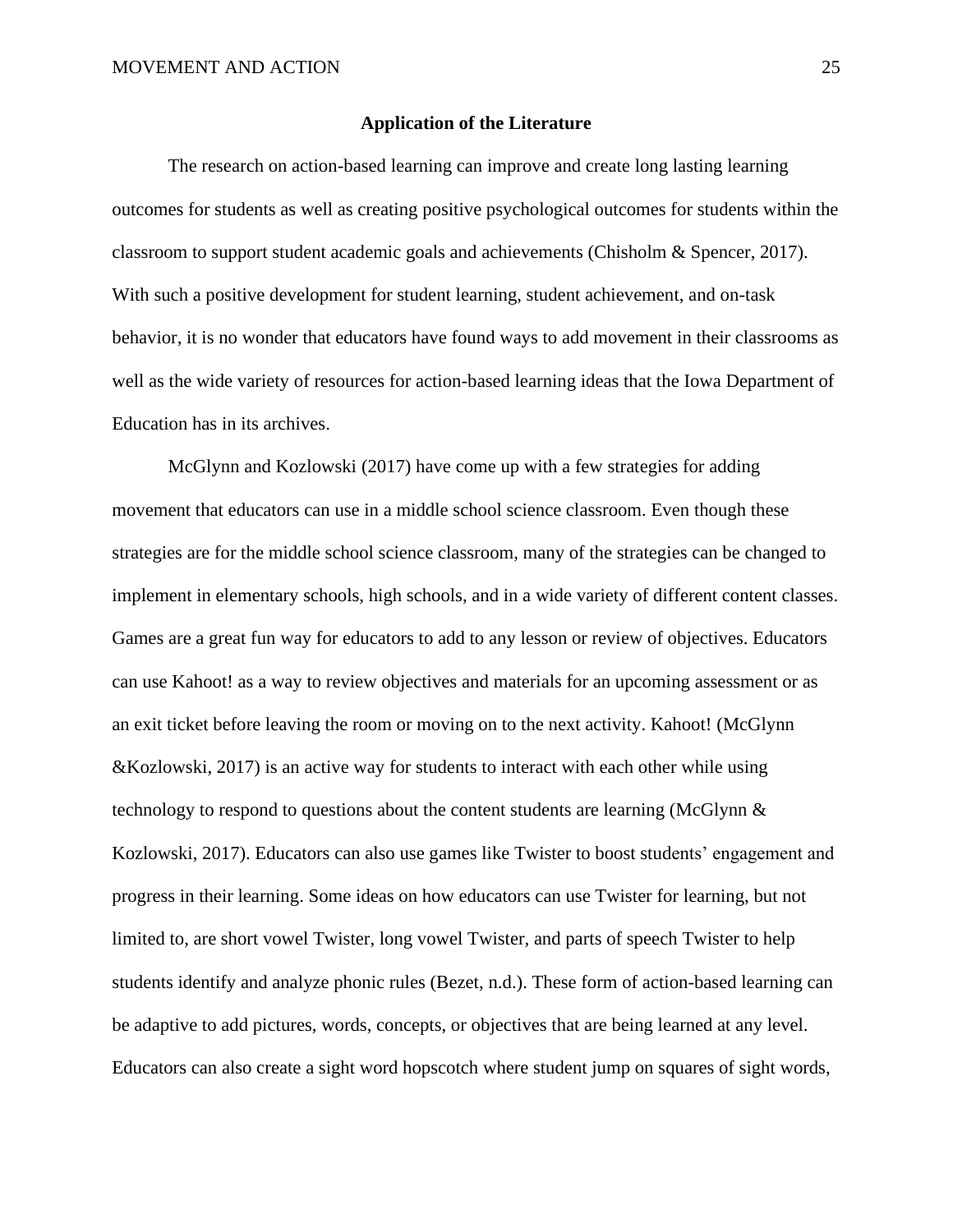calling out the word as they jump on each word, instead of numbers (Bezet, n.d.). Not only are the games a great way to add movement into a lesson of review, but they also build on the mindbody connection as well, concreting ideas and learning for students learning process. Games are sloe not the only way to get students moving within the classroom, but just having students moving to you as a response to a question as well (McGlynn & Kozlowski, 2017).

When action is used as a way to respond, educators can build student engagement within a lesson. One simple way to do this is by having students do a specific moment when responding to a question or comment by the teacher (McGlynn & Kozlowski, 2017). An example of this would be for a teacher to say, "Stand up if you have eye color as your parents" as a way to open up a unit on genetics to show students visually and to think about hereditary genes and to get moving (McGlynn & Kozlowski, 2017). Educators can simple split their classrooms in half where one side is true and one side is false and when asked a true/false question, students walk to the specific spot for their answer. A great way to gage student understanding of material and a great way to get they up and out of their seats. This kind of activity can be changed in different ways for sequencing and comparing and contrasting as well.

Movement breaks, or brain breaks, are tremendous ways of giving students a small break and move, giving educators a chance to regroup and gain more student attention and on-task behavior (K., n.d.). Brain breaks can be as simple as having students turn a page in their textbook, stand up, turn around, sit down again or walking up to turn in a paper, and stand or sit to as a response to a question (K., n.d.). Brain breaks are something that does not take much time, not more than three minutes, yet gives students the chance to move and refocus on the takes at hand (Chisholm & Spencer, 2017). GoNoodle is a popular website for educators to incorporate brain breaks in their classroom with short, action packed videos for students to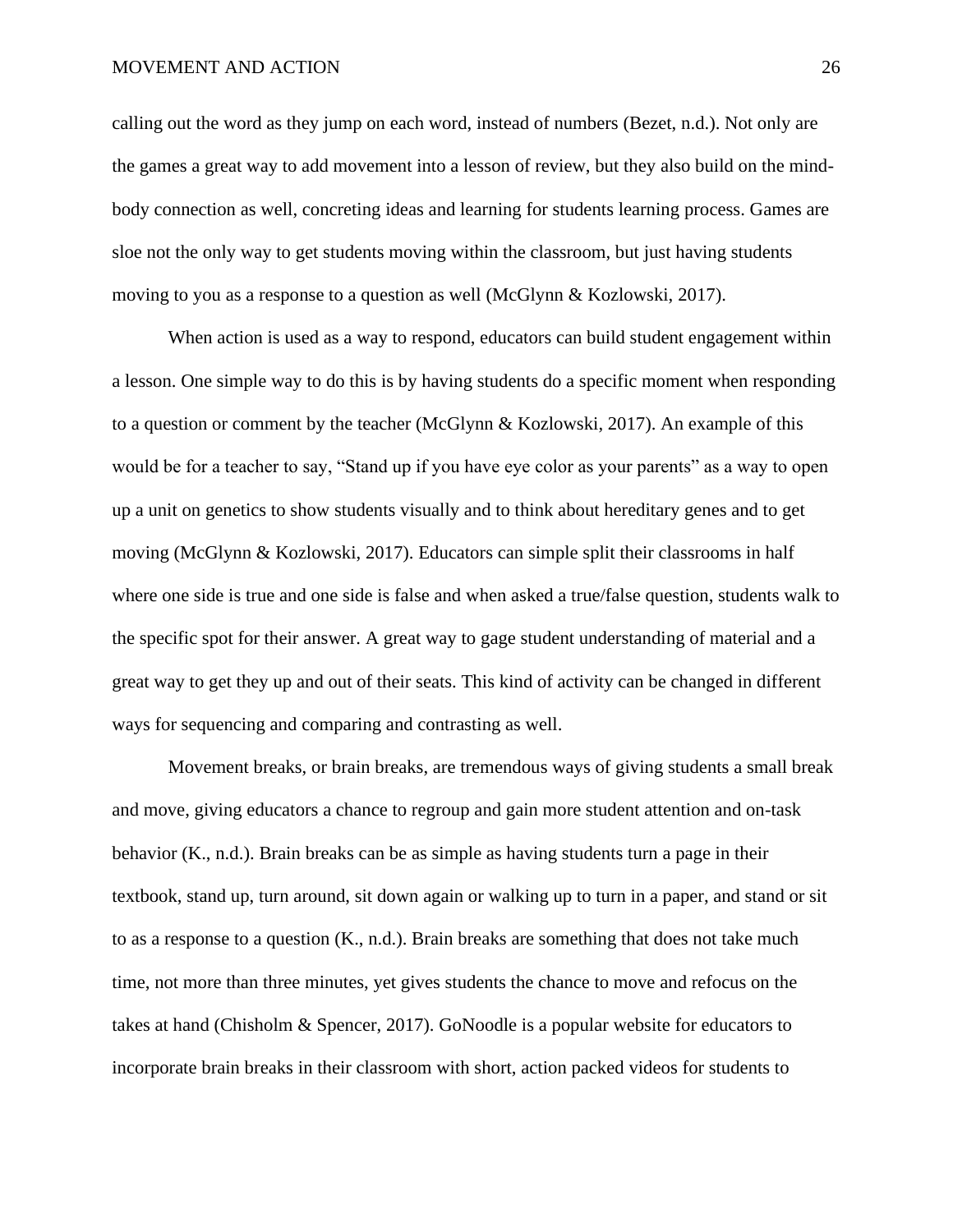follow along with. GoNoodle boosts improvement on focus and behavior or also known as ontask behavior, increase academic performance build getting the blood moving towards the brain and throughout the body, as well as strengthening classroom cohesion and collaboration (GoNoodle, Inc., 2019; Hall 2007). Educators can not only use brain breaks and other kinesthetic activities in their classrooms, but they can also become a part of research as well.

As more educators add kinesthetic activities in their learning and in their classroom's need to more research can be done. Educators can take part in their own research in the field of kinesthetic learning or they can volunteer and be a part of the Iowa Department of Education and with the Iowa Department of Public Health as they partner up in creating and updating their resource, "Get Movin' Classroom Activity Break", for implementing physical activity in the classroom (2018). For educators who want to share and help improve student academic achievement and student on-task behavior, being a part of sharing your own ideas for kinesthetic learning in the classroom is a wonderful way to share these ideas. "Get Movin'" allows educators to gain new insights and ideas on how they can incorporate physical movement within their lessons and activities in a free to use resources provided by the state of Iowa.

Not only do McGlynn and Kozlowski (2017) give educators an idea of the different kinds of physical activity in the classroom but they also proved a way for educators on how to implement kinesthetic activities in the classroom. Like most strategies and trends in the educational world, it is necessary for educators to plan these activities with purpose. When planning kinesthetic activities, McGlynn and Kozlowski (2017) give educators five strategies to follow. First, educators must plan where and how students will move within the classroom, making sure that students are able to move safely during the activity (McGlynn & Kozlowski, 2017). Second, educators should think about the possibility of the different challenges that may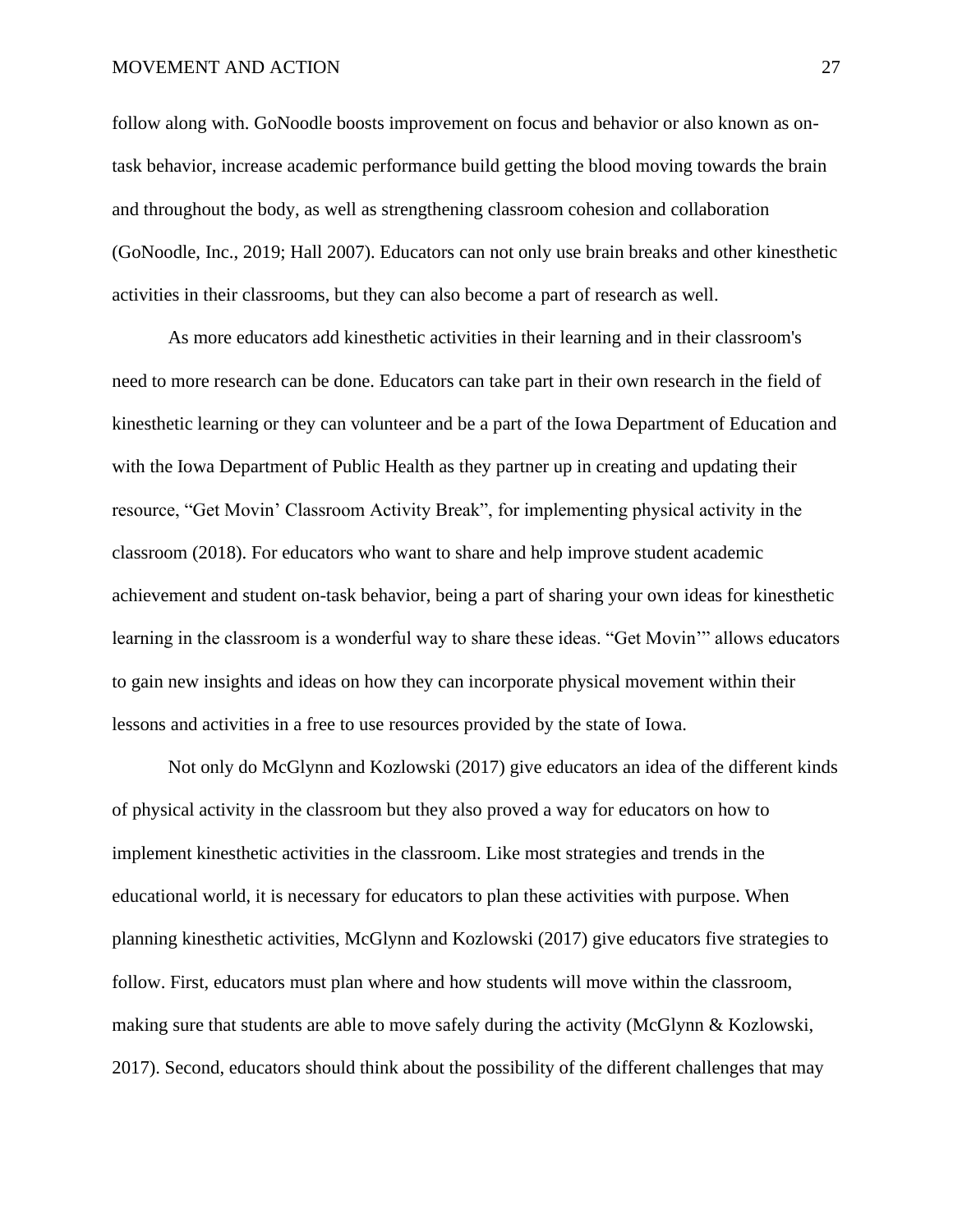occur (McGlynn & Kozlowski, 2017). For example, educators can think about how they are meeting the needs of all students and how can they make accommodations when necessary. And if so, how can the activity be changed to meet the needs of all of the students in the classroom. Third, educators should create a classroom space that will allow for the movement of the activities to help it occur naturally (McGlynn & Kozlowski, 2017). Educators may need to move desks, rearrange the classroom, have materials ready on hand and in place, and again making sure that the area is safe for students' movements. Fourth, plan for a way to get students attention before, during, and after the activity as well as reminding them of your expectations during the physical activity being done (McGlynn & Kozlowski, 2017). When students are participating in anything involving action, they tend to get excited. Thus, during organized chaos that can arise, having a way to get students' attention and teaching it them beforehand will be beneficial for time management for when it is time to talk, time to stop and listen, and when to clean up. Finally, have a backup plan for when it does not go well or as expected (McGlynn & Kozlowski, 2017).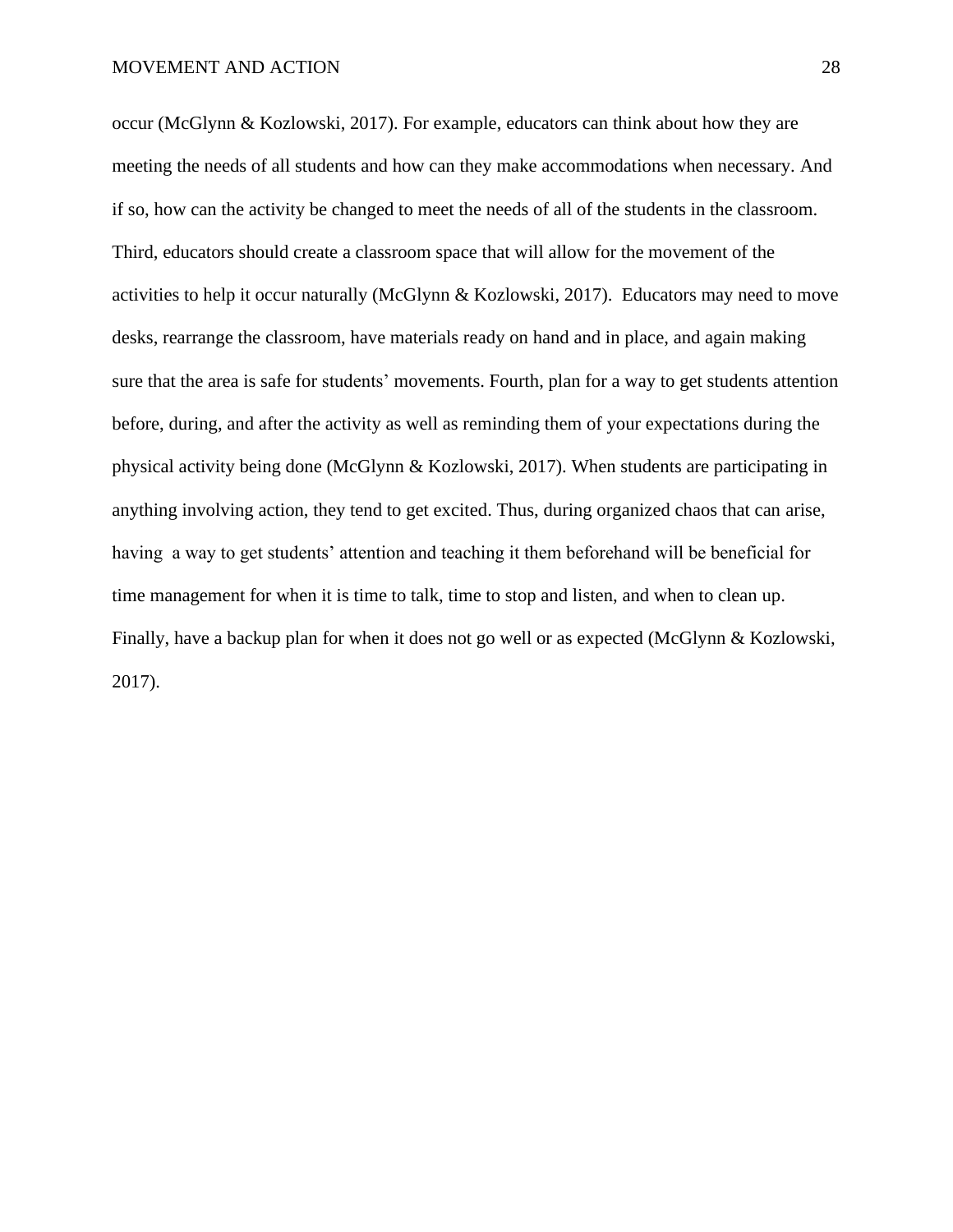#### **Conclusion**

As educators and students begin to merge into the world of technology, computers are starting to become more and more popular in the classroom with one-one technology or Bring Your Own Device, students become more and more sedentary as they progress through school, or so it seems (Hwang, et al., 2014). With educators and students using more technology in the classroom, one goal for educators and schools that remains the same is the academic success of the students that are being taught. Educators still need to keep up with the high demands of standardized testing that happens throughout the year, while at the same time making sure students are learning and not being taught to the test (Hall, 2007). Student achievement and success can be enhanced with the help of action-based learning or kinesthetic learning, steaming from brain-based learning (Chisholm & Spencer, 2017; Hall, 2007; Lombardi, 2008; Stevens-Smith, 2004).

Through action-based learning, educators can enhance student achievement by using this form based off of research supporting the mind-body connection that happens during learning. Through the movements students create as they are learning, they are building stronger neurons in their brains, causing them to be able to make faster connections to previous learning and to learning in the future and for faster memory recall (Diamond, 1996; Shoval, 2011; Stevens-Smith, 2004). The idea that educators be a part of the process of growing the brains of our students' learning is incredible, but being able to grow their brains and have the power to make them become faster to recall information and retain what they learn is awe-inspiring (Diamond, 1996). Students who have the chance to move as they are learning to get an added benefit of moving away from their desks and the chance to interact with their surroundings and with each other in a safe and positive environment.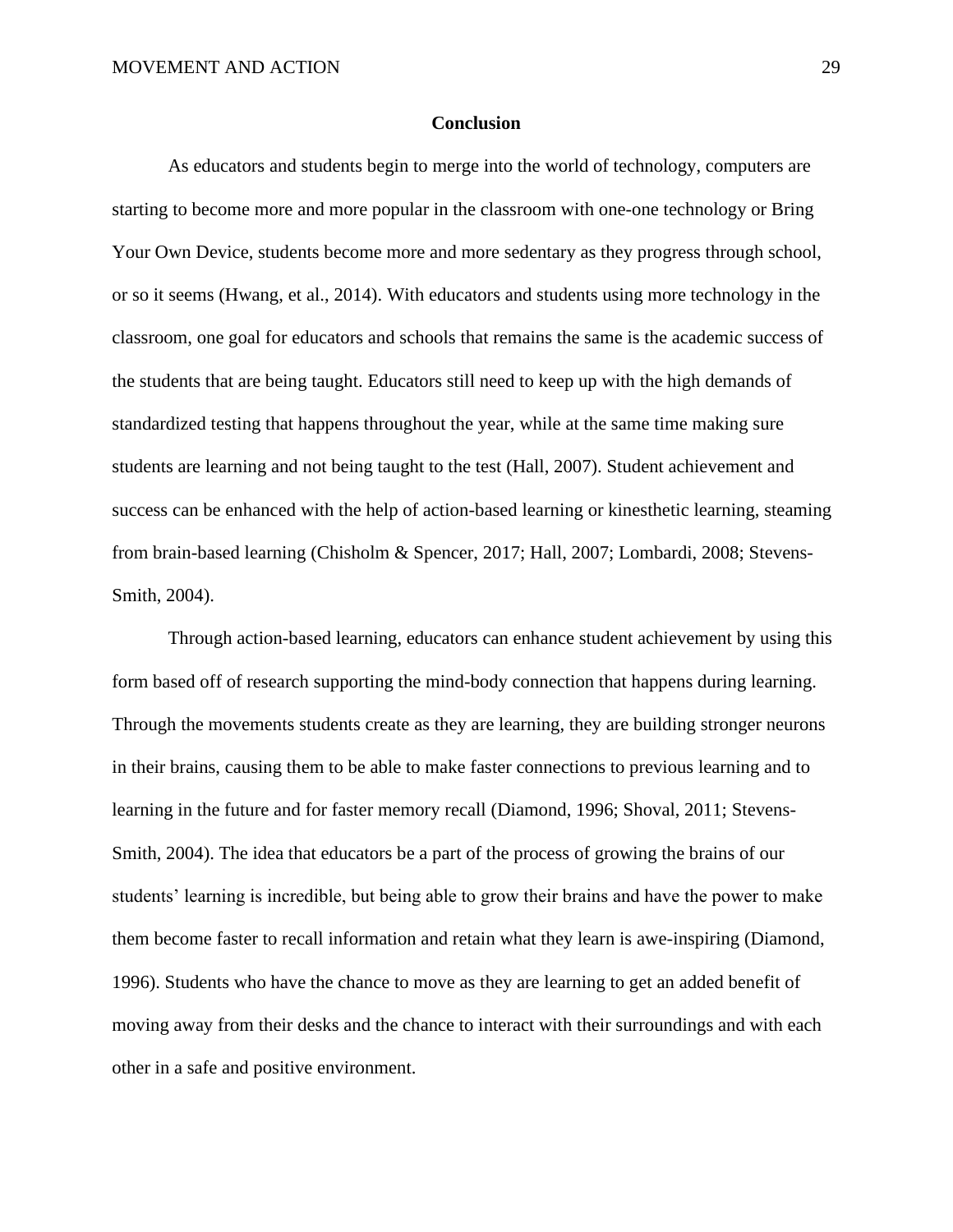Action-based learning can give students the chance to create images and motions for abstract concepts. Creating images through motions, just like comprehension process motions (CPMs) give students a concrete image of an abstract concept, helping solidifying their understanding of the abstract concept that is being learned or being used in learning (Block et al, 2008). When used correctly, CMPs allow students a better understanding of learning comprehension skills that are necessary for reading as well as gaining an understanding of what they know about their own reading process and awareness of when to use reading comprehension skills as they are reading (Block et al., 2008). The more students use CMPs, the more they come to recognize when and where to use specific comprehension skills (Block, et al., 2008). As an added bonus, teachers can also assess quickly what their students know or don't know about the different comprehension strategies through the motions their students are doing as they are reading (Block, et al., 2008).

As students can use movement to solidify abstract ideas, educators can use movement as a way to increase student on-task behavior, especially those students who tend to become distractors the longer they sit still (Mahar et al., 2006; Shoval, 2011). As students advance to the next school year, the demand to sit still in one stop for a long period of time gets bigger and bigger, give space for students to become more off-task. With the framework of action-based learning, educators can increase student on-task behavior by allowing brain-breaks or movement throughout their lessons and activities (Mahar et. al., 2006; Shoval, 2011). Movements and actions give students a chance to take a break from their learning as well as giving them space to make connections through movement and the content of objective that is being presented to them (Mahar et. al., 2006; Shoval, 2011). Educators can apply the framework of action based learning in their classrooms quite easily, granting them the chance to increase on-task behaviors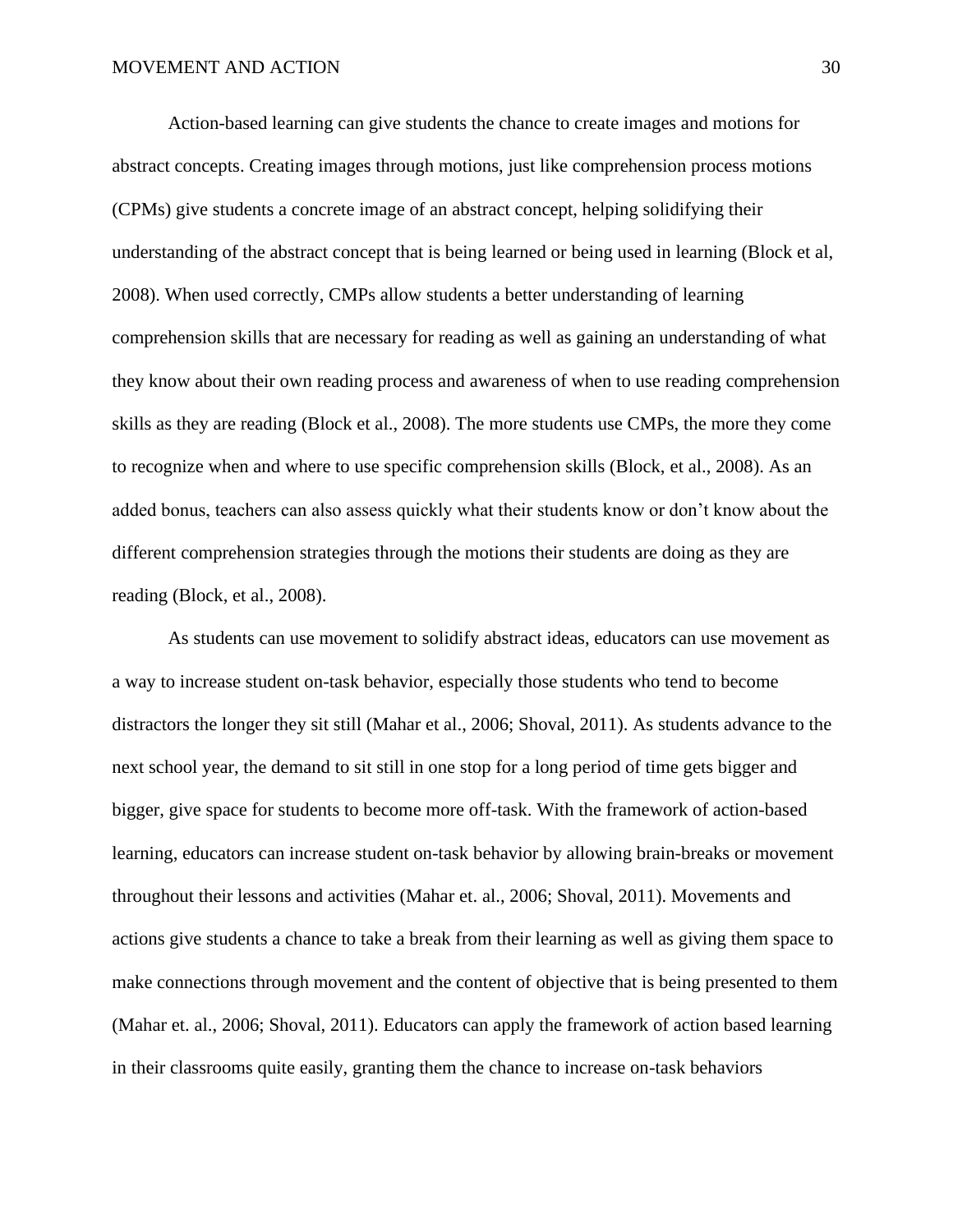seamlessly. Educators can incorporate action-based learning in their classroom through five easy steps: planning where and how to move, thinking about potential challenges, organization of the classroom for natural movement, finding ways to get student attention during and after the activity, and having a backup plan increase it does not work out as planned (McGlynn, & Kozlowski, 2017). Movement and action in the classroom has many benefits like adding physical movement during the day to increase blood flow to the brain, to creating faster retrieval of information due to the growth of neurons in the brain, to increase on-task behavior, and to an increase in student achievement. Educators who have English Language Learners and students who are placed in an academic support program will get all these benefits when educators implement the action-based learning framework, increase student achievement and success within the classroom and outside the classroom.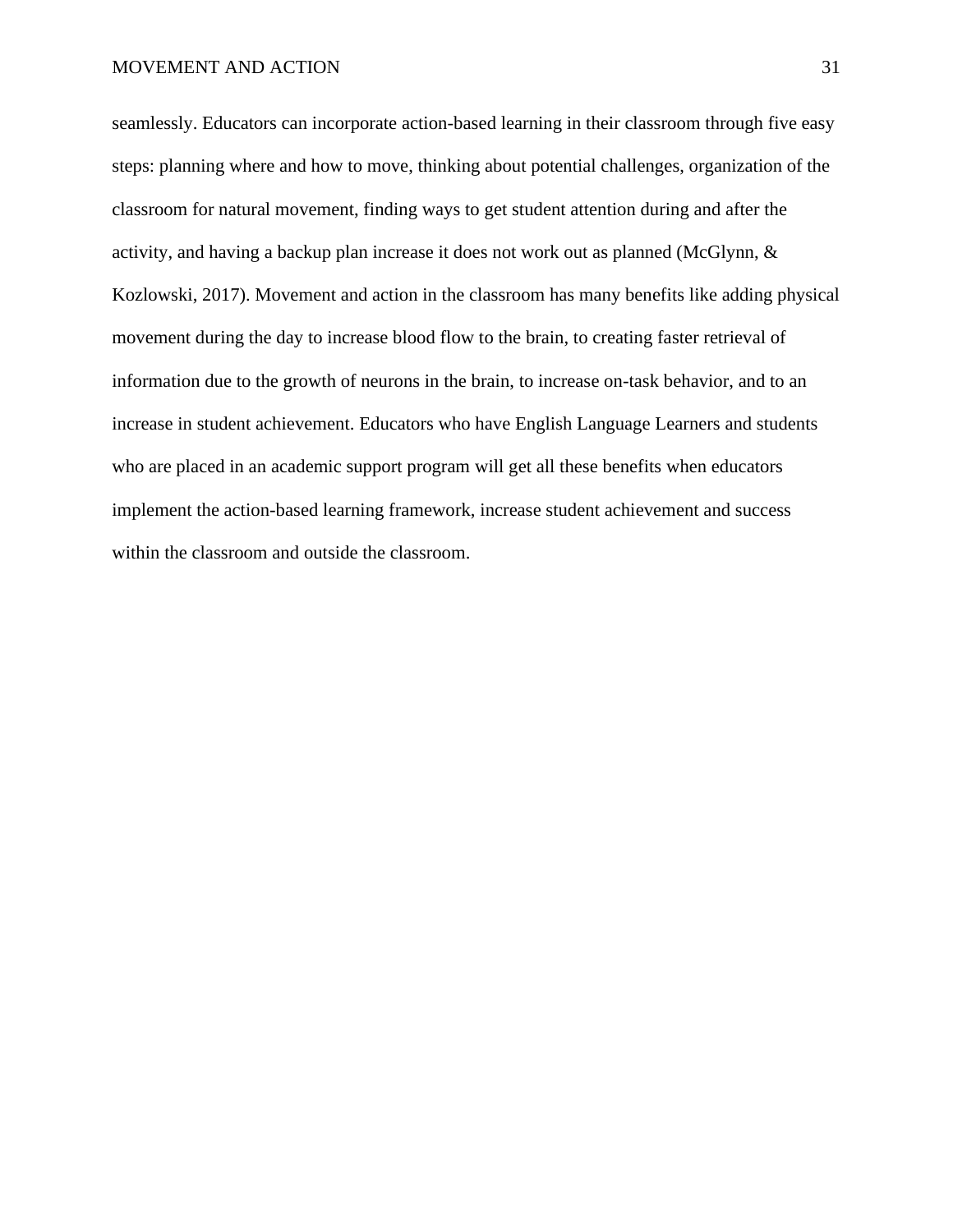#### References

- Al-Balhan, E. M. (2007) Learning styles in relation to academic performance in middle school mathematics. *Domes, 16*(1), 42-57.
- Bezet, C. (n.d.). Active student learning games. Retrieved July 1, 2019, from [www.nea.org/tools/tips/active-learning-games.html](http://www.nea.org/tools/tips/active-learning-games.html)
- Bird, G., Osman, M., Seggerson, A., & Heyes, C. (2005). Sequence learning by action, observation and action observation. *The British Psychological, 96*, 371-388. doi:10.1348/000712605X47440
- Block, C., Parris, S., & Whiteley, C. (2008). Cpms: A kinesthetic comprehension strategy. *The Reading Teacher, 61(6),* 460-470. doi: 10.1598/RT.61.6.3
- Brown, N. (2005). Meeteth thy match: Sensory activities to support brain-based learning. *School Library Media Activities Monthly, 21*(8), 17-19.
- Caine, R. N., & Caine, G. (1995). Reinventing schools through brain-based learning. *Educational Leadership,* 43-47.
- Chisholm, A., & Spencer, B. (2017). Let's get moving!: Eight ways to teach information literacy using kinesthetic activities. *Pennsylvania Libraries, 5*(1), 26-34. doi: 10.5195/palrap.2017.141
- Diamond, M.C. (1996). The brain . . . use it or lose it. *Midnight Connection* 1 (1): 1. Retrieved from

[http://archive.education.jhu.edu/PD/newhorizons/Neurosciences/articles/The%20Brain...](http://archive.education.jhu.edu/PD/newhorizons/Neurosciences/articles/The%20Brain...Use%20it%20or%20Lose%20It/index.html) [Use%20it%20or%20Lose%20It/index.html](http://archive.education.jhu.edu/PD/newhorizons/Neurosciences/articles/The%20Brain...Use%20it%20or%20Lose%20It/index.html)

Gardner, H., & McConaghy, T. (2000). Intelligence reframed: Multiple intelligences for the 21st century]. *ATA Magazine, 80*(3), 6. Retrieved from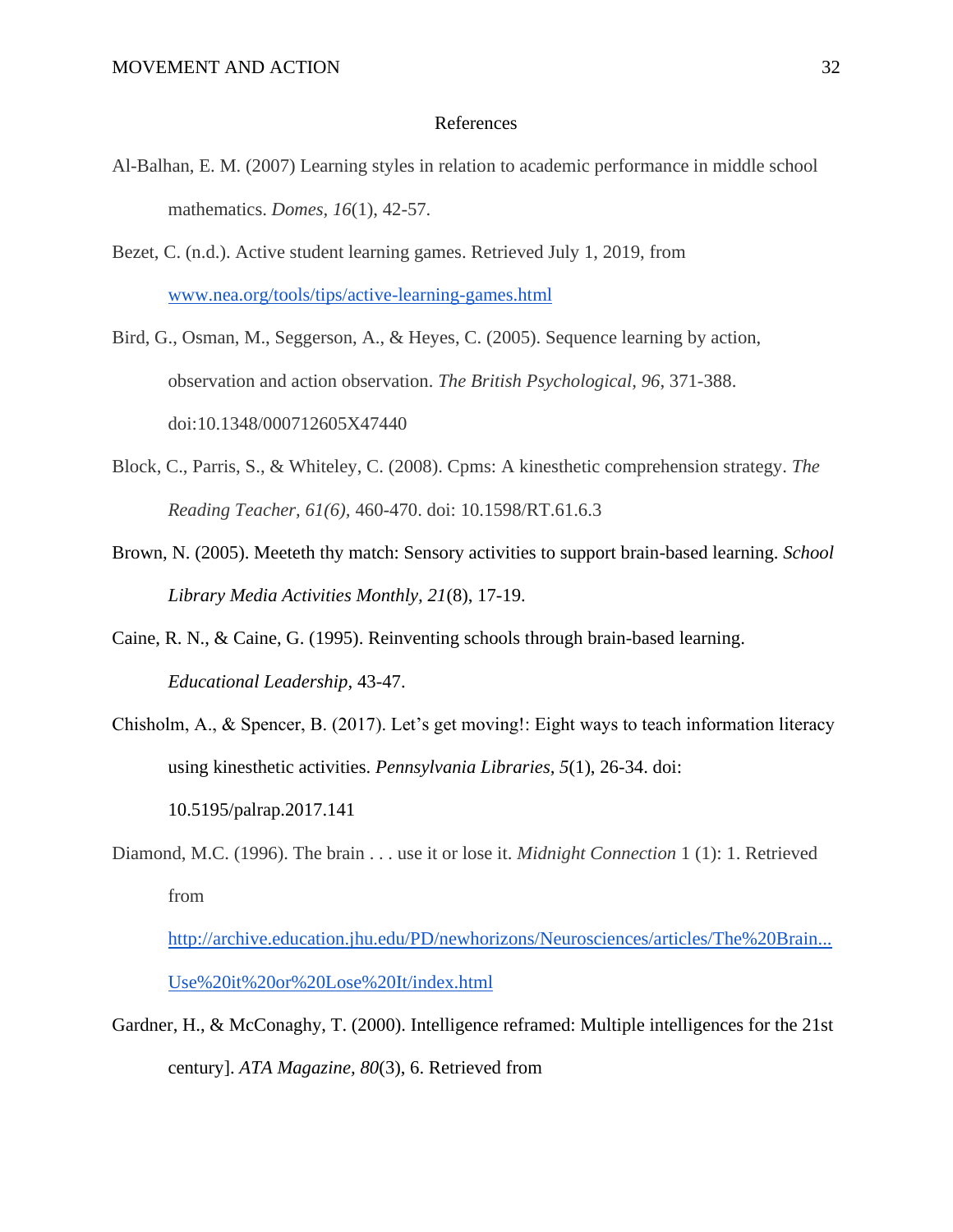GoNoodle, Inc. (2019). Movement and Mindfulness for Kids. Retrieved from <https://www.gonoodle.com/>

- Gözüyeşil, E., & Dikici, A. (2012). The effect of brain-based learning on academic achievement: A meta-analytical study. *Educational Sciences: Theory & Practice, 14*(2), doi: 10:12738/estp.2014.2.2103. 642-648.
- Hall, E. M. (2007). Integration: Helping to get our kids moving and learning. *Physical Educator, 64*(3), social science premium collection, 123-128.
- Hwang, W.-Y , Shih, T. K., Yeh, S.-C., Chou, K.-C., Ma, Z.-H., & Sommool, W. (2014). Recognition-based physical response to facilitate EFL learning. *Journal of Educational Technology & Society, 17*(4), 432-445.
- Iowa Department of Education. (2017, April 12). It's not just a pe class, but a classroom full of possibilities. Retrieved July 18, 2019, from [https://educateiowa.gov/article/2017/04/17/it](https://educateiowa.gov/article/2017/04/17/it-s-not-just-pe-class-classroom-full-possibilities)[s-not-just-pe-class-classroom-full-possibilities](https://educateiowa.gov/article/2017/04/17/it-s-not-just-pe-class-classroom-full-possibilities)
- Iowa Department of Education. (2018, March 27). Exercising the mind (and body). Retrieved July 15, 2019, from [https://educateiowa.gov/article/2018/03/28/exercising-mind-and](https://educateiowa.gov/article/2018/03/28/exercising-mind-and-body)[body](https://educateiowa.gov/article/2018/03/28/exercising-mind-and-body)
- Iowa Department of Education. (2018, December 17). Physical activity: Calling for classroom ideas! Retrieved July 27, 2019, from [https://educateiowa.gov/article/2018/12/27/physical](https://educateiowa.gov/article/2018/12/27/physical-activity-calling-classroom-ideas)[activity-calling-classroom-ideas](https://educateiowa.gov/article/2018/12/27/physical-activity-calling-classroom-ideas)
- K., K. (n.d.). Movement break Momentum. Retrieved July 1, 2019, from <http://www.nea.org/tools/tips/movement-break-momentum.html>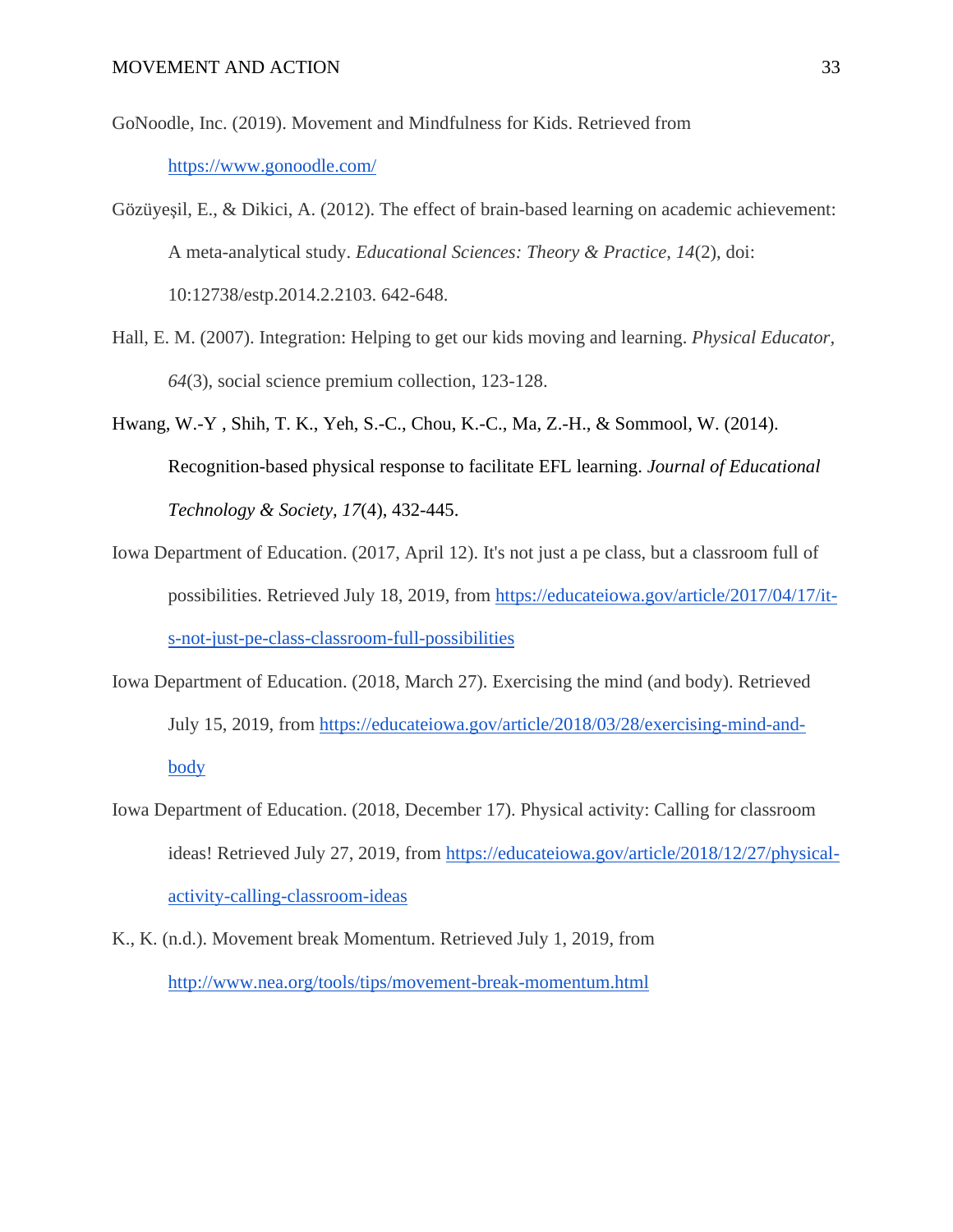- Kaufman, E. K., Robinson, J. S., Bellah, K. A., Akers, C., Haase-Wittler, P., & Martindale, L. (2008). Engaging students with brain-based learning. *Techniques, 83*(6), 50-55.
- Lombardi, J. (2008). Beyond learning styles: Brain-based research and English language learners. *The Clearing House, 81*(5), 219-222.
- Long, C. (2017, March 28). When physical education is cut, who picks up the slack. NeaToday. Retrieved July 5, 2019, from [http://neatoday.org/2017/03/28/cuts-to-physical](http://neatoday.org/2017/03/28/cuts-to-physical-education/?_ga=2.215165975.1203170654.1564168252-943311226.1563477338)[education/?\\_ga=2.215165975.1203170654.1564168252-943311226.1563477338](http://neatoday.org/2017/03/28/cuts-to-physical-education/?_ga=2.215165975.1203170654.1564168252-943311226.1563477338)
- Mahar, M. T., Murphy, S. K., Rowe, D. A., Golden, J., Shields, A. T., & Raedeke, T. D. (2006). Effects of a classroom-based program on physical activity and on-task behavior. *Medicine & Science in Sports & Exercise, 38* (12), 2086-94, doi:10.1249/01.mss.0000235359.16685.a3
- Muniandy, J., & Shuib, M. (2016). Learning styles, language learning strategies and fields of study among ESL learners. *Malaysian Journal of ELT Research, 12*(1), 1-19.
- McGlynn, K., & Kozlowski, J. (2017). Kinesthetic learning in science. *Science Scope*, 24-27.
- Osman, M. (2008). Seeing is as good as doing. *Journal of Problem Solving, 2*(1), 29-40. doi: 10.7771/1932-6246.1029
- Rayneri, L. J., Gerber, B. L., &Wiley, L. P. (2006). The relationship between classroom environment and the learning styles performances of gifted middle school students and the impact on levels of performance. *Gifted Child Quarterly, 50*(2), 104-118.
- Shore, R. A. (2012). "Profound levels of learning" through brain-based teaching: A tribute to roland barth. *The Educational Forum*, *76*(1), 129-136.
- Shoval, E. (2011). Using mindful movement in cooperative learning while learning about angles. *Instructional Science, 39*(4), 453-466.